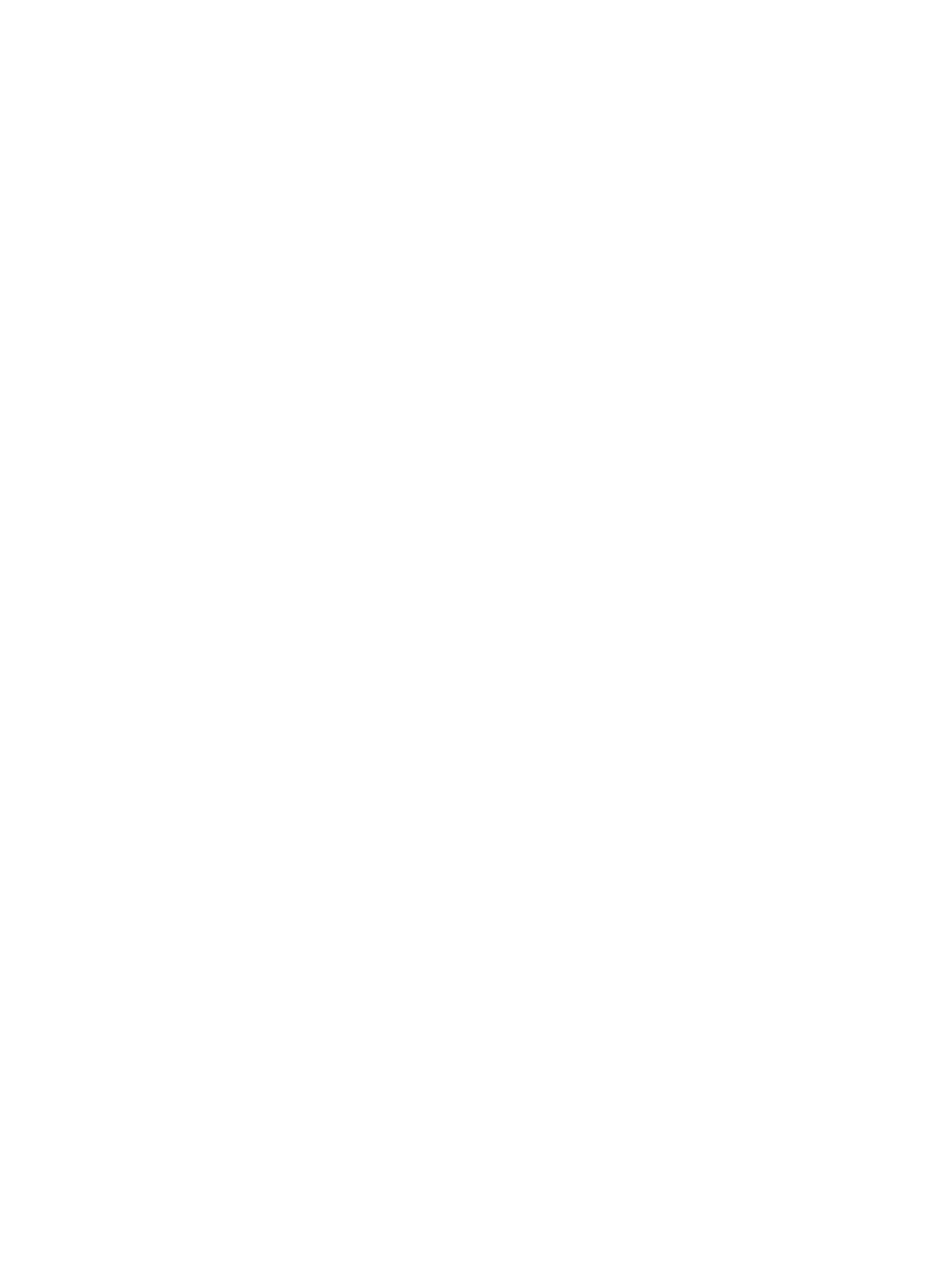| <b>GLOBAL INCENTIVES INDEX 2020</b>                                     |                                                             |                      |                                                                                                                                                                                                                                                                                |                                                                                                                                                                                                                         |                                                                                                                                                     |                                                     |                                                                                                                                                                                                                                                                                                                                                                                                                                                          |                                                 |  |
|-------------------------------------------------------------------------|-------------------------------------------------------------|----------------------|--------------------------------------------------------------------------------------------------------------------------------------------------------------------------------------------------------------------------------------------------------------------------------|-------------------------------------------------------------------------------------------------------------------------------------------------------------------------------------------------------------------------|-----------------------------------------------------------------------------------------------------------------------------------------------------|-----------------------------------------------------|----------------------------------------------------------------------------------------------------------------------------------------------------------------------------------------------------------------------------------------------------------------------------------------------------------------------------------------------------------------------------------------------------------------------------------------------------------|-------------------------------------------------|--|
| <b>JURISDICTION</b>                                                     | <b>NAME OF INCENTIVE</b>                                    | <b>TYPE</b>          | <b>VALUE</b>                                                                                                                                                                                                                                                                   | <b>ADDITIONAL VALUE</b>                                                                                                                                                                                                 | <b>PER PROJECT CAP</b>                                                                                                                              | <b>ANNUAL BUDGET/CAP</b>                            | <b>APPLICATION</b><br><b>DEADLINE</b>                                                                                                                                                                                                                                                                                                                                                                                                                    | <b>ELIGIBLE</b>                                 |  |
|                                                                         |                                                             |                      |                                                                                                                                                                                                                                                                                |                                                                                                                                                                                                                         |                                                                                                                                                     |                                                     |                                                                                                                                                                                                                                                                                                                                                                                                                                                          |                                                 |  |
| <b>EUROPE</b>                                                           |                                                             |                      |                                                                                                                                                                                                                                                                                |                                                                                                                                                                                                                         |                                                                                                                                                     |                                                     |                                                                                                                                                                                                                                                                                                                                                                                                                                                          |                                                 |  |
| Austria<br>filmindustrysupportaustria.com                               | FISA - Film Industry<br>Support Austria                     | Rebate               | 30% for service productions;<br>25% for co-productions;<br>20% for Austrian<br>productions.                                                                                                                                                                                    | For co-productions: incentive<br>worth 25% plus 30% for the<br>portion of eligible costs funded<br>with foreign capital. Gender<br>gap financing up to \$29,500<br>$(25,000)$ when reaching a<br>target of female HoDs. | Support cannot surpass 15%<br>of annual incentive budget;<br>\$300,000 (€250,000) for<br>debut of a director (fiction).                             | \$8.8m (€7.5m)                                      | None. Applications<br>submitted on an ongoing,<br>first-come, first-served basis.                                                                                                                                                                                                                                                                                                                                                                        | Film, documentary                               |  |
| <b>Belgium</b><br>belgiumfilm.be                                        | <b>Belgian Tax Shelter</b>                                  | Tax shelter          | A federal investment-driven<br>incentive, value is dependent<br>on the qualifying expenses<br>made by the producer in<br>Belgium and in the European<br>Economic Area. For an ideal<br>investment, incentive provides<br>up to 42% of the Belgian<br>expenses to the producer. |                                                                                                                                                                                                                         | The maximum amount of tax<br>sheltered for a single work<br>may not exceed \$8.5m<br>$(€7.25m) (=$ certificate value<br>of maximum \$17.7m [€15m]). |                                                     |                                                                                                                                                                                                                                                                                                                                                                                                                                                          | Film. TV drama, other TV.<br>documentary, other |  |
| Croatia<br>filmingincroatia.hr                                          | Rebate for Film and TV<br>Production                        | Rebate               | 25%                                                                                                                                                                                                                                                                            | Additional 5% for productions<br>in regions with below-average<br>development.                                                                                                                                          | \$776,000 (HRK5m). Exceptions<br>can be made for projects<br>budgeted at more than \$3.1m<br>(HRK20m) in eligible Croatian<br>spend.                | \$9.3m (HRK60m)                                     | First-come, first-served<br>though the complete<br>application must be<br>submitted at least eight days<br>prior to the start of principal<br>photography.                                                                                                                                                                                                                                                                                               | Film, TV drama, other TV,<br>documentary        |  |
| <b>Cyprus</b><br>film.investcyprus.org.cy                               | <b>Cyprus Filming Scheme</b>                                | Rebate/tax<br>credit | 25%-35%                                                                                                                                                                                                                                                                        |                                                                                                                                                                                                                         | $\qquad \qquad -$                                                                                                                                   | \$29.5m (€25m), with<br>flexibility for exceptions. |                                                                                                                                                                                                                                                                                                                                                                                                                                                          | Film, TV drama, other TV,<br>documentary        |  |
| <b>Czech Republic</b><br>filmcommission.cz                              | Film Incentives (Czech<br>Film Fund)                        | Rebate               | 20%                                                                                                                                                                                                                                                                            | 66% rebate on withholding tax $\vert - \vert$<br>paid in the Czech Republic by<br>international cast and crew.                                                                                                          |                                                                                                                                                     | \$34.5m (czk800m)                                   | A project must complete at<br>least 10 days of shooting<br>within four months of an<br>application being filed (or<br>nine months in the case<br>of a project in receipt of<br>Eurimages funding). The<br>latest that an application<br>may be filed is on the 10th<br>day of shooting in the Czech<br>Republic. Prior to this,<br>projects must register for<br>eligibility. This is possible at<br>any time, with eligibility valid<br>for four years. | Film, TV drama, other TV,<br>documentary        |  |
| <b>Estonia</b><br>filmestonia.eu/index.php/film-<br>estonia-cash-rebate | Film Estonia Support<br>Scheme                              | Rebate               | 20%-30% depending on<br>Estonian expenditure and<br>engaging Estonian creative<br>staff.                                                                                                                                                                                       |                                                                                                                                                                                                                         |                                                                                                                                                     |                                                     |                                                                                                                                                                                                                                                                                                                                                                                                                                                          | Film. TV drama.<br>documentary, other           |  |
| <b>Finland</b><br>businessfinland.fi/en/cash-rebate                     | Production Incentive for<br>Audiovisual Industry            | Rebate               | 25%                                                                                                                                                                                                                                                                            |                                                                                                                                                                                                                         | $\qquad \qquad -$                                                                                                                                   | \$14.5m (€12.35m)                                   | Applications taken on a first-<br>come, first-served basis; only<br>Finnish spending undertaken<br>after application is registered<br>is eligible for the incentive.                                                                                                                                                                                                                                                                                     | Film, TV drama, other TV,<br>documentary        |  |
| <b>France</b><br>cnc.fr/web/en/funds/                                   | Tax Rebate for<br><b>International Production</b><br>(TRIP) | Rebate               | 30%                                                                                                                                                                                                                                                                            | A rate of 40% is applicable to<br>works of fiction with strong<br>visual effects, which generate<br>at least \$2.4m ( $\epsilon$ 2m) in<br>expenses relating to the digital<br>processing (VFX) of frames in<br>France. | \$35.5m (\$30m\$)                                                                                                                                   | $\overline{\phantom{m}}$                            | $\overline{\phantom{m}}$                                                                                                                                                                                                                                                                                                                                                                                                                                 | Film, TV drama, other TV,<br>other              |  |
| Georgia<br>filmingeorgia.ge/financial-incentive                         | Film In Georgia                                             | Rebate               | 20%                                                                                                                                                                                                                                                                            | Up to 5% available for meeting $\vert - \vert$<br>specific cultural test points.                                                                                                                                        |                                                                                                                                                     |                                                     |                                                                                                                                                                                                                                                                                                                                                                                                                                                          | Film, TV drama, other TV,<br>documentary, other |  |

## *Compiled by*<br> $OLSBERG\cdot SPI$

Ĩ.

#### LIMITS/RESTRICTIONS/CONSIDERATIONS

#### SUNSET DATE<br>OF INCENTIVE

| Film, documentary                               | Eligible production costs capped at 80% of total production costs. For service productions, minimum total production<br>budget of \$4.7m [€4m] (fiction) or \$590,000 [€500,000] (documentary) with minimum Austrian expenditure of<br>\$236,000 [€200,000] (fiction) and \$94,000 [€80,000] (documentary). An Austrian service producer must file the<br>application. For co-productions, the minimum total production budget is \$2.4m [€2m] (fiction) or \$390,000 [€330,000]<br>(documentary) with minimum Austrian expenditure of \$943,000 [€800,000] (fiction) and \$94,000 [€80,000]<br>(documentary). For Austrian films, the minimum total production budget is \$2.4m [ $\epsilon$ 2m] (fiction) or \$390,000<br>[€330,000] (documentary) with minimum Austrian expenditure of \$1.2m [€1m] (fiction) and \$118,000 [€100,000]<br>(documentary). For debut films of a director, the minimum total production budget is \$1.2m [ $\in$ 1m] with minimum<br>Austrian expenditure of \$943,000 [€800,000]. Fiction films must shoot in Austria for at least five days. The film must<br>be released in Austrian cinemas within a year of production being completed. Incentive is generally disbursed in two<br>instalments for service productions, or three instalments for Austrian films and co-productions. Financing must be in<br>place before an application is submitted, and shooting should start within six months of approval. Cultural test applies. |                                                   |
|-------------------------------------------------|----------------------------------------------------------------------------------------------------------------------------------------------------------------------------------------------------------------------------------------------------------------------------------------------------------------------------------------------------------------------------------------------------------------------------------------------------------------------------------------------------------------------------------------------------------------------------------------------------------------------------------------------------------------------------------------------------------------------------------------------------------------------------------------------------------------------------------------------------------------------------------------------------------------------------------------------------------------------------------------------------------------------------------------------------------------------------------------------------------------------------------------------------------------------------------------------------------------------------------------------------------------------------------------------------------------------------------------------------------------------------------------------------------------------------------------------------------------------------|---------------------------------------------------|
| Film, TV drama, other TV,<br>documentary, other | Not a selective programme — for European works and qualifying international co-productions with Belgium or the<br>Belgian Communities. System involves investor, production company and possibly an intermediary. Investors and<br>production companies must be resident companies or the Belgian establishment of a non-resident company. Producer<br>and intermediary must be approved by the minister of finance. Investor must pay the sums within three months, while<br>expenses must be spent within 18 months (24 months for animation).<br>(Deadlines extended by 12 months in the context of the coronavirus pandemic). Can be combined with regional selective<br>funding in Belgium. No minimum expenditure threshold.                                                                                                                                                                                                                                                                                                                                                                                                                                                                                                                                                                                                                                                                                                                                         | December 31,<br>2020 (awaiting<br>renewal by EU). |
| Film, TV drama, other TV,<br>documentary        | Minimum spend of \$311,000 (HRK2m) for feature films and \$116,500 (HRK750,000) for each TV episode. Applicant must be<br>a Croatian producer, co-producer or production service provider that has produced or provided services for at least one<br>publicly shown audiovisual work in the past three years. Applicant must prove that at least 70% of financing for Croatian<br>costs has been secured, that cast and crew consist of at least 30% national citizens for productions filming partially in<br>Croatia, or 50% for productions filming entirely in Croatia, and pass a cultural test.                                                                                                                                                                                                                                                                                                                                                                                                                                                                                                                                                                                                                                                                                                                                                                                                                                                                      |                                                   |
| Film, TV drama, other TV,<br>documentary        | Minimum spend is \$236,000 (€200,000) for feature film, \$118,000 (€100,000) for TV drama series, \$59,000 (€50,000)<br>for documentaries (television broadcast or cinema), \$35,000 (€30,000) for other TV programmes. Cultural test applies.                                                                                                                                                                                                                                                                                                                                                                                                                                                                                                                                                                                                                                                                                                                                                                                                                                                                                                                                                                                                                                                                                                                                                                                                                             | 2020                                              |
| Film, TV drama, other TV,<br>documentary        | Applicant must be a tax resident in the Czech Republic with a place of business or permanent establishment in the<br>Czech Republic. Minimum expenditures are \$648,000 (czk15m) for a feature, animated or TV film; \$86,300 (czk2m) for<br>a documentary film; \$345,500 (czx8m) for a TV series episode; \$43,000 (czx1m) for an episode of an animated series.<br>Application must be submitted with a Czech version of the script. Cultural test applies.                                                                                                                                                                                                                                                                                                                                                                                                                                                                                                                                                                                                                                                                                                                                                                                                                                                                                                                                                                                                             |                                                   |
| Film. TV drama.<br>documentary, other           | Minimum spend thresholds: \$236,000 (€200,000) for feature films, \$82.500 (€70,000) for animated films, animated<br>series, per episode for TV series and documentary films, and \$35,000 (€30,000) for post-production. Minimum overall<br>budgets of \$1.2m (€1m) for feature films, \$300,000 (€250,000) for animation films, \$590,000 (€500,000) for animated<br>series, \$236,000 (€200,000) per episode for TV series and \$236,000 (€200,000) for documentary films. Application<br>must be submitted by an Estonian company, a branch of an EU-based company registered in Estonia or an Estonian<br>subsidiary of a company registered outside the EU.                                                                                                                                                                                                                                                                                                                                                                                                                                                                                                                                                                                                                                                                                                                                                                                                          |                                                   |
| Film, TV drama, other TV,<br>documentary        | Minimum total budgets [and spend] of \$3m [\$177,000 spend] – €2.5m [€150,000 spend] – for feature films; \$383,000<br>[\$59,000 spend] - €325,000 [€50,000 spend] - for docs; and \$6,500 per minute [\$300,000 spend in total] - €5,500<br>per minute [€250,000 spend in total] – for TV series and animations. Eligible Finnish costs can be a maximum of 80% of<br>total production budget. To make an application, 60% of funding must be confirmed and at least 20% of overall funding<br>must come from outside Finland. A distribution agreement for at least one platform or one territory is required. Foreign<br>applicants must apply through a Finnish production co-ordinator company. Payments during production available.                                                                                                                                                                                                                                                                                                                                                                                                                                                                                                                                                                                                                                                                                                                                 |                                                   |
| Film, TV drama, other TV,<br>other              | Application must be submitted by a company subject to corporate income tax in France that has been contracted to<br>manage the physical production in France. Projects cannot be in receipt of any French state traditional financial support,<br>so official French co-productions do not qualify. Minimum spend is \$300,000 (€250,000) or at least 50% of the total<br>budget to be spent in France. Live-action projects must shoot for at least five days. Cultural test applies (bespoke version<br>for animation/VFX).                                                                                                                                                                                                                                                                                                                                                                                                                                                                                                                                                                                                                                                                                                                                                                                                                                                                                                                                              |                                                   |
| Film, TV drama, other TV,<br>documentary, other | International and local productions must be registered as legal entities in Georgia. At least 50% of the total production<br>budget should be in place when applying. Minimum expenditure requirements apply, including \$155,500 (GEL500,000)<br>for features, TV films and drama series. Minimum spend for documentaries, commercials and animation is \$93,000<br>(GEL300,000). The production must pass a cultural test to qualify for the additional incentive.                                                                                                                                                                                                                                                                                                                                                                                                                                                                                                                                                                                                                                                                                                                                                                                                                                                                                                                                                                                                       |                                                   |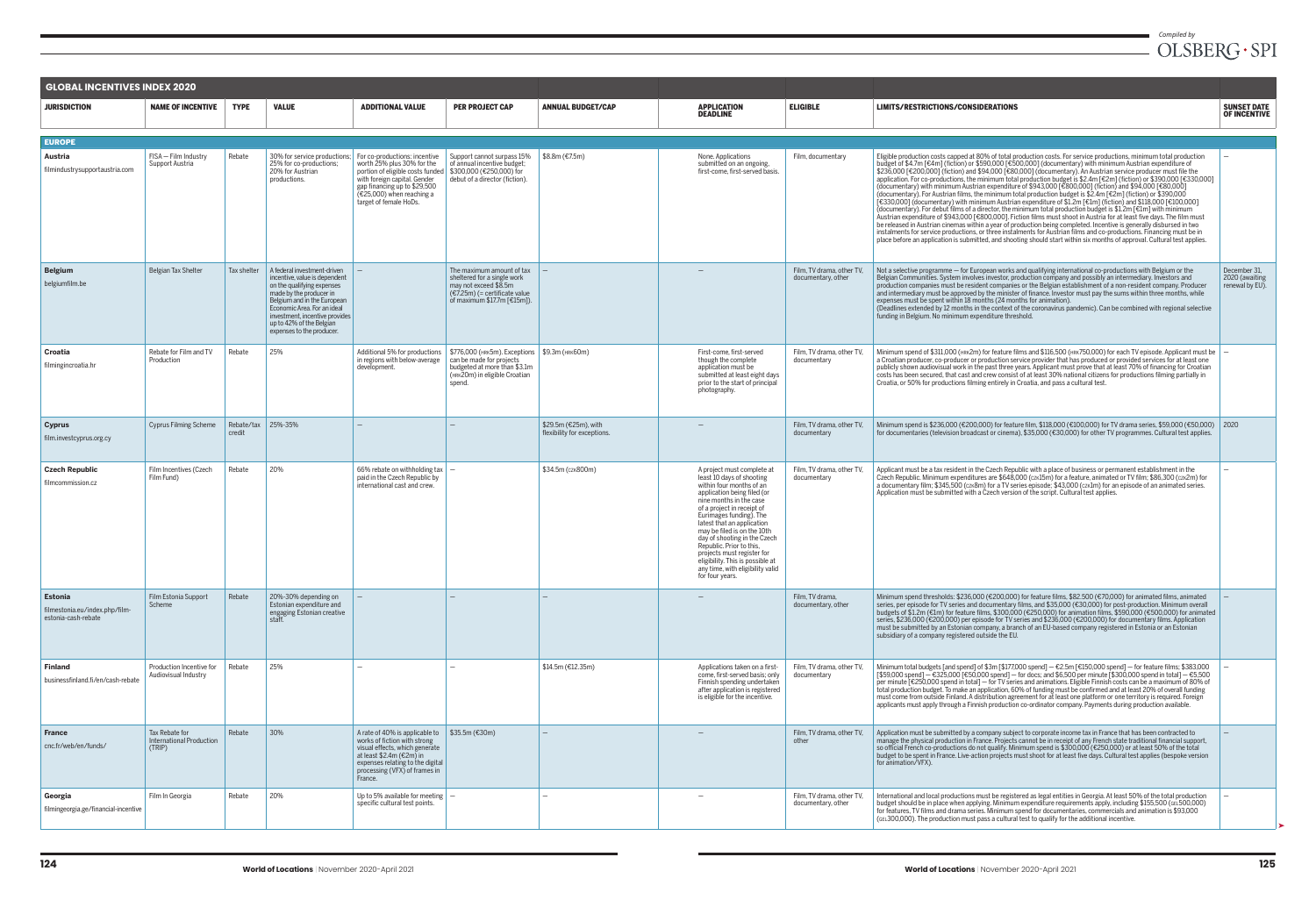|                                          | <b>GLOBAL INCENTIVES INDEX 2020</b>                                                         |             |                                                                                        |                                                                                                                                                                                                                                        |                                                                                                                                               |                                                                            |                                                                                                                                                                                                  |                                                        |                                                                                                                                                                                                                                                                                                                                                                                                                                                                                                                                                                                                                                                                                                                                                                                                                                                                                                                                                                         |                                           |
|------------------------------------------|---------------------------------------------------------------------------------------------|-------------|----------------------------------------------------------------------------------------|----------------------------------------------------------------------------------------------------------------------------------------------------------------------------------------------------------------------------------------|-----------------------------------------------------------------------------------------------------------------------------------------------|----------------------------------------------------------------------------|--------------------------------------------------------------------------------------------------------------------------------------------------------------------------------------------------|--------------------------------------------------------|-------------------------------------------------------------------------------------------------------------------------------------------------------------------------------------------------------------------------------------------------------------------------------------------------------------------------------------------------------------------------------------------------------------------------------------------------------------------------------------------------------------------------------------------------------------------------------------------------------------------------------------------------------------------------------------------------------------------------------------------------------------------------------------------------------------------------------------------------------------------------------------------------------------------------------------------------------------------------|-------------------------------------------|
| <b>JURISDICTION</b>                      | <b>NAME OF INCENTIVE</b>                                                                    | <b>TYPE</b> | <b>VALUE</b>                                                                           | <b>ADDITIONAL VALUE</b>                                                                                                                                                                                                                | <b>PER PROJECT CAP</b>                                                                                                                        | <b>ANNUAL BUDGET/CAP</b>                                                   | <b>APPLICATION</b><br><b>DEADLINE</b>                                                                                                                                                            | <b>ELIGIBLE</b>                                        | <b>LIMITS/RESTRICTIONS/CONSIDERATIONS</b>                                                                                                                                                                                                                                                                                                                                                                                                                                                                                                                                                                                                                                                                                                                                                                                                                                                                                                                               | <b>SUNSET DATE</b><br><b>OF INCENTIVE</b> |
|                                          |                                                                                             |             |                                                                                        |                                                                                                                                                                                                                                        |                                                                                                                                               |                                                                            |                                                                                                                                                                                                  |                                                        |                                                                                                                                                                                                                                                                                                                                                                                                                                                                                                                                                                                                                                                                                                                                                                                                                                                                                                                                                                         |                                           |
| <b>EUROPE</b> CONTINUED<br>Germany       | German Federal Film Fund Rebate<br>(DFFF)<br>dfff-ffa.de/en.html                            |             | DFFF 1: 20%<br>DFFF 2: 25%                                                             | DFFF1 is worth 25% for<br>projects with German<br>production costs of more<br>than \$9.4m (€8m).                                                                                                                                       | DFFF 1: \$4.7m (€4m)<br>DFFF 2: \$29.5m (€25m)                                                                                                | \$141m (€120m) combined<br>for 2020.                                       | DFFF 1 and 2: no later than<br>six weeks before the start of<br>shooting.                                                                                                                        | DFFF 1: Film, documentary<br>DFFF 2: Film              | For DFFF1, minimum production costs of \$1.2m (€1m) for features, \$236,000 (€200,000) for documentaries and \$2.4m<br>(€2m) for animated films. German production costs must be 25% of total. or 20% if total costs exceed \$23.6m (€20m). Film   2020<br>must be released theatrically in Germany. Cultural test applies. At least 75% of the total budget must be confirmed before<br>the grant can be issued, but the application can be made before this is secured. DFFF 2 can be used for entire productions<br>as well as specific elements of a production, such as VFX. Feature films must have minimum German production costs<br>of \$9.4m (€8m), with minimum production costs of \$23.6m (€20m). German production costs for animated films must<br>amount to at least \$2.4m (€2m). Cultural test applies. At least 75% of the total budget must be confirmed before the grant<br>can be issued, but the application can be made before this is secured. | December 31.                              |
|                                          | <b>German Motion Picture</b><br>Fund (GMPF)<br>ffa.de/german-motion-<br>picture-fund-1.html | Rebate      | Series: 20% on German<br>production costs.<br>Film: 20% on German<br>production costs. |                                                                                                                                                                                                                                        | \$3m (€2.5m) per film.<br>\$3m (€2.5m) per TV series<br>$($4.7m$ [ $€4m$ ] for series with<br>German spend of more than<br>\$23.6m [€20m]).   | \$17.7m (€15m)                                                             | Six weeks before the start of<br>shooting.                                                                                                                                                       | TV series, film (TV or VoD,<br>not for cinema release) | For producers of fiction series with total production costs of at least \$35,000 (€30,000) per minute, unless the production<br>costs exceed \$1.4m (€1.2m) per episode and \$8.8m (€7.2m) per season; for producers of documentary series with total<br>production costs of at least \$10,500 (€9,000) per minute, unless the production costs exceed \$420,000 (€360,000) per<br>episode and \$1.9m (€1.65m) per season and \$8,100 (€7,000) per minute; for producers of films not for cinema release with<br>total production costs of at least \$29.5m (€25m) per film. Films only: German financial contribution of at least 20% of total<br>production costs.                                                                                                                                                                                                                                                                                                    | December 31,<br>2022                      |
| Greece<br>ekome.media                    | Greek Cash Rebate                                                                           | Rebate      | 40%                                                                                    |                                                                                                                                                                                                                                        |                                                                                                                                               | \$88.4m (€75m) for<br>2018-22.                                             | No later than 10 days before<br>principal photography and/<br>or post-production. Final<br>application no later than<br>six months after completion<br>of production and/or post-<br>production. | Film, TV drama, other TV,<br>documentary               | Minimum eligible Greek expenditure of \$118,000 (€100,000) for feature films and for TV series starting at \$29,500<br>(€25,000) per episode with total minimum of all eligible expenses at \$118,000 (€100,000). Applicant must be a Greek<br>company or a foreign company that has set up a branch in Greece or has hired a Greek production company. Applications<br>may be made for international and local productions and/or co-productions. Cultural test applies. Maximum 80% of<br>eligible production if total budget is spent in Greece. Rebate can be combined with other aid for up to 80% in case of<br>'difficult' audiovisual works.                                                                                                                                                                                                                                                                                                                    |                                           |
| <b>Hungary</b><br>nfi.hu/en              | Hungarian Tax Rebate for Rebate<br>Film Productions                                         |             | 30%                                                                                    |                                                                                                                                                                                                                                        |                                                                                                                                               | \$106.5m (HUF33bn).                                                        |                                                                                                                                                                                                  | Film, TV drama, other TV,<br>documentary, other        | Necessary to involve a Hungarian production partner. Expenses occurring abroad can also qualify, up to a quarter of total<br>expenses paid to service providers in Hungary. Covers direct pre-production, production and post-production expenses.<br>Cultural test applies.                                                                                                                                                                                                                                                                                                                                                                                                                                                                                                                                                                                                                                                                                            | End of 2024                               |
| <b>Iceland</b><br>filminiceland.com      | The 25% Reimbursement                                                                       | Rebate      | 25%                                                                                    |                                                                                                                                                                                                                                        |                                                                                                                                               |                                                                            |                                                                                                                                                                                                  | Film, TV drama, other TV,<br>documentary               | Application must be submitted by an Icelandic or Iceland-based EEA producer or production co-ordinator company.<br>Cultural test applies.                                                                                                                                                                                                                                                                                                                                                                                                                                                                                                                                                                                                                                                                                                                                                                                                                               | December 31,<br>2021                      |
| Ireland<br>screenireland.ie              | Section 481                                                                                 | Tax credit  | 32%                                                                                    | 5% regional uplift for projects   80% of total production costs,<br>substantially produced outside or \$82.5m (€70m), whichever<br>Dublin/Wicklow and Cork City   is lower.<br>& County, subject to specific<br>training requirements. |                                                                                                                                               |                                                                            |                                                                                                                                                                                                  | Film, TV drama, other TV,<br>documentary               | Applicant must be resident in Ireland or trading through an Irish branch or agency and must not be connected to a<br>broadcaster. Payment can be received at 100% on delivery of the project and submission of a compliance report, or up<br>front as two conditional 90% and 10% instalments. Minimum in-country spend of \$147,000 (€125,000) and minimum<br>total budget of \$300,000 (€250,000). Cultural test applies.                                                                                                                                                                                                                                                                                                                                                                                                                                                                                                                                             | 2024                                      |
| Italy<br>cinema.beniculturali.it         | Tax Credit for the<br>Attraction of Film and<br>Audiovisual Investments<br>to Italy         | Tax credit  | 30%                                                                                    |                                                                                                                                                                                                                                        | Italian eligible production<br>costs cannot exceed 75%<br>of total production costs.                                                          | Minimum \$29.5m (€25m).<br>Possible increase based on<br>the applications. | Three deadlines per year:<br>from February 1 to May 15;<br>from June 16 to September<br>15: from October 15 to<br>December 30 (subject to<br>availability of the annual<br>resources).           | Film, TV drama, other TV,<br>documentary               | Tax credit for Italian executive production and post-production companies working on foreign productions. Maximum<br>annual limit for each company or group of companies of \$23.6m (€20m). Italian companies do not have to hold shares<br>of rights. Companies must submit application not before 90 days before principal photography. Cultural test applies.<br>Italy's Law 220/2016 also provides tax credits for the development, production, national distribution and international<br>distribution of local projects, and for investors from outside the film and television sector.                                                                                                                                                                                                                                                                                                                                                                           |                                           |
| Latvia<br>nkc.gov.lv<br>filmlatvia.lv    | Latvian Co-Financing<br>Fund                                                                | Rebate      | 20%                                                                                    | If expenditure in Latvia<br>generates tax payments that<br>exceed 20% of eligible costs,<br>the project can claim for up<br>to 30% support intensity<br>(depending on expected tax<br>payments in Latvia).                             |                                                                                                                                               | $$1.3m$ (€1.1m)                                                            |                                                                                                                                                                                                  | Film, TV drama, other TV,<br>documentary               | Can be combined with rebate provided by Riga Film Fund for value of up to 40%, or 50% if Latvia features culturally.<br>At least 50% of the total budget must be confirmed prior to application. Minimum total budgets of \$838,000 (€711,436)<br>for feature films and animations and \$168,000 (€142,287) for documentaries.                                                                                                                                                                                                                                                                                                                                                                                                                                                                                                                                                                                                                                          |                                           |
| Lithuania<br>lkc.lt                      | Lithuanian Film Tax<br>Incentive                                                            | Tax shelter | 30%                                                                                    |                                                                                                                                                                                                                                        | The aggregate maximum<br>amount of the donation funds<br>provided cannot exceed 30%<br>of the production expenses of<br>the film or its part. | \$59m (€50m) annual cap.                                                   |                                                                                                                                                                                                  | Film, TV drama,<br>documentary                         | Application must be submitted by a Lithuania-registered producer or production co-ordinator company. Minimum<br>in-country spend of \$50,600 (€43,000) applies. Minimum 80% of Lithuanian production costs have to be spent in<br>Lithuania. A minimum requirement for 51% of crew to be from the EEA applies. Cultural test applies.                                                                                                                                                                                                                                                                                                                                                                                                                                                                                                                                                                                                                                   | 2023                                      |
| Malta<br>maltafilmcommission.com         | Malta Cash Rebate                                                                           | Rebate      | 30%                                                                                    | 5% when Malta features<br>as Malta or local usage of<br>facilities. 5% when maximising<br>local resources.                                                                                                                             |                                                                                                                                               |                                                                            | 30 working days prior<br>to the start of principal<br>photography.                                                                                                                               | Film, TV drama, other TV,<br>documentary, other        | Minimum spend \$118,000 (€100,000)                                                                                                                                                                                                                                                                                                                                                                                                                                                                                                                                                                                                                                                                                                                                                                                                                                                                                                                                      | December 31,<br>2020                      |
| Montenegro<br>fccg.me/film-in-montenegro | Montenegro Cash Rebate   Rebate                                                             |             | 25%                                                                                    |                                                                                                                                                                                                                                        |                                                                                                                                               |                                                                            | 30 days before shooting.                                                                                                                                                                         | Film, TV drama, other TV,<br>documentary               | Applicable to expenditure over \$118,000 (€100,000) that is undertaken in Montenegro and is not provided from the<br>budget of Montenegro or the Film Centre of Montenegro. All legally prescribed taxes, contributions and other fiscal<br>obligations must have been previously settled in Montenegro, and bankruptcy or winding-up proceedings must not<br>have been initiated against the producer. A producer or co-producer must have at least one feature film that was shown<br>to the public.                                                                                                                                                                                                                                                                                                                                                                                                                                                                  |                                           |

 $\blacksquare$ 

➤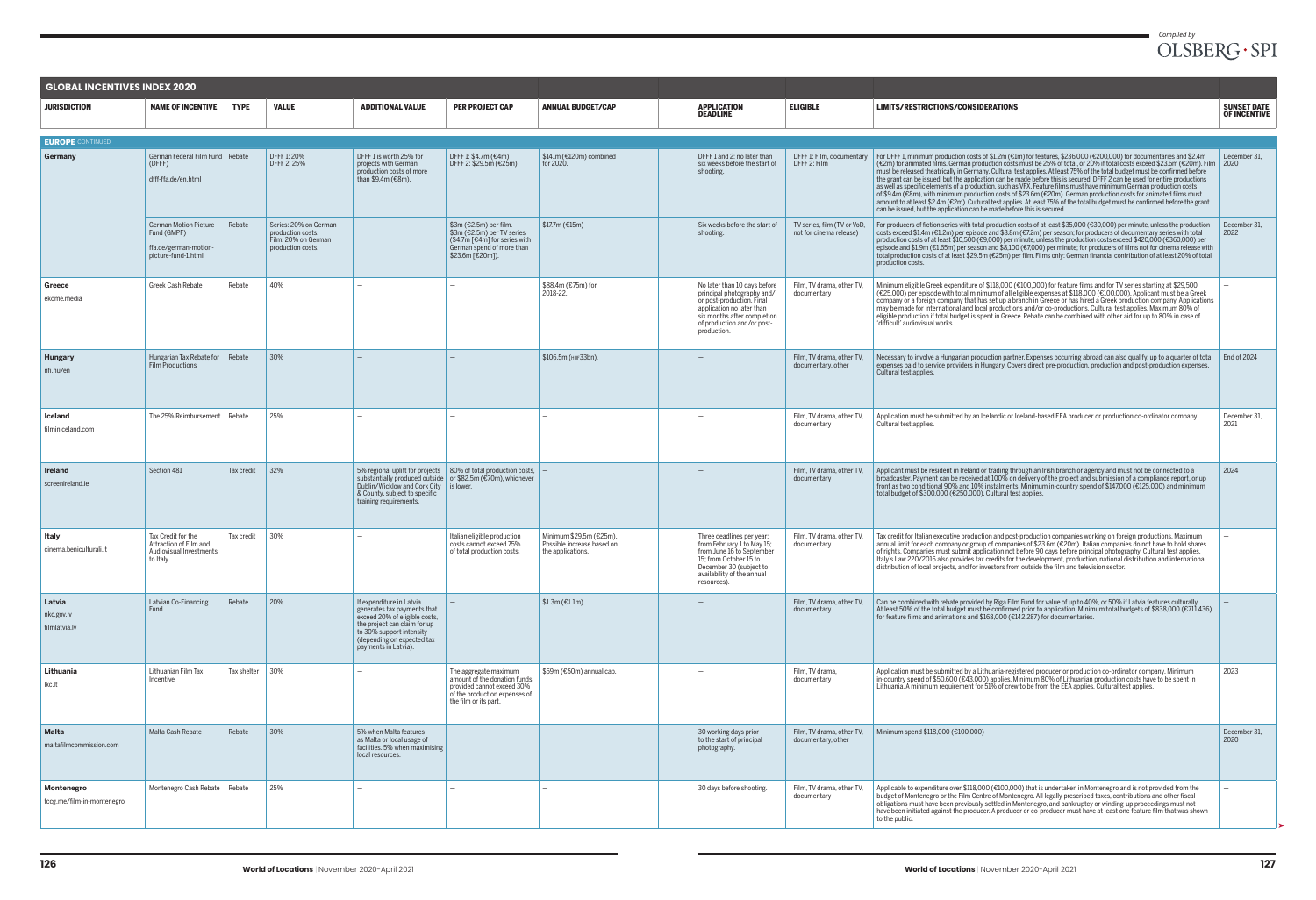| <b>GLOBAL INCENTIVES INDEX 2020</b>                                |                                                                                                               |             |                                                                                                                                                                                                                                                          |                                                                                                                                                                                                                                                                                                                                                                                                                                                                          |                                                                                                                                                                                                                                                                                                   |                                                                                                                             |                                                                                                                                                                                                                                                                                                                                                                      |                                                 |
|--------------------------------------------------------------------|---------------------------------------------------------------------------------------------------------------|-------------|----------------------------------------------------------------------------------------------------------------------------------------------------------------------------------------------------------------------------------------------------------|--------------------------------------------------------------------------------------------------------------------------------------------------------------------------------------------------------------------------------------------------------------------------------------------------------------------------------------------------------------------------------------------------------------------------------------------------------------------------|---------------------------------------------------------------------------------------------------------------------------------------------------------------------------------------------------------------------------------------------------------------------------------------------------|-----------------------------------------------------------------------------------------------------------------------------|----------------------------------------------------------------------------------------------------------------------------------------------------------------------------------------------------------------------------------------------------------------------------------------------------------------------------------------------------------------------|-------------------------------------------------|
| <b>JURISDICTION</b>                                                | <b>NAME OF INCENTIVE</b>                                                                                      | <b>TYPE</b> | <b>VALUE</b>                                                                                                                                                                                                                                             | <b>ADDITIONAL VALUE</b>                                                                                                                                                                                                                                                                                                                                                                                                                                                  | <b>PER PROJECT CAP</b>                                                                                                                                                                                                                                                                            | <b>ANNUAL BUDGET/CAP</b>                                                                                                    | <b>APPLICATION</b><br><b>DEADLINE</b>                                                                                                                                                                                                                                                                                                                                | <b>ELIGIBLE</b>                                 |
| <b>EUROPE</b> CONTINUED                                            |                                                                                                               |             |                                                                                                                                                                                                                                                          |                                                                                                                                                                                                                                                                                                                                                                                                                                                                          |                                                                                                                                                                                                                                                                                                   |                                                                                                                             |                                                                                                                                                                                                                                                                                                                                                                      |                                                 |
| <b>Netherlands</b><br>filmfund.nl                                  | Netherlands Film<br><b>Production Incentive</b>                                                               | Rebate      | Up to 35% for film<br>productions and 30% for<br>high-end TV series.                                                                                                                                                                                     | For international film<br>(co-) productions, a cash<br>rebate of 35% can be obtained<br>if at least 75% of the digital<br>production costs for a feature<br>film are spent on parties<br>subject to Dutch taxation,<br>25% in the case of a feature-<br>length documentary or 10%<br>in the case of a feature-length<br>animated film. A 35% cash<br>rebate can also be obtained if<br>no other Dutch state aid is part<br>of the financing of the film's<br>production. | \$1.8m (€1.5m) per project.                                                                                                                                                                                                                                                                       | \$22.7m (€19.25m). For TV<br>series, a pilot started on<br>October 1, 2017.                                                 | 2021 application deadline<br>for Netherlands Production<br>Incentive: January 18,<br>April 19, August 30.                                                                                                                                                                                                                                                            | Film, TV drama, other TV,<br>documentary        |
| <b>North Macedonia</b><br>filmfund.gov.mk                          | 20% Cash Rebate -<br><b>Stimulating Investments</b><br>for Film or Television<br>Projects                     | Rebate      | 20%                                                                                                                                                                                                                                                      | $\overbrace{\phantom{12322111}}$                                                                                                                                                                                                                                                                                                                                                                                                                                         | $\overline{\phantom{0}}$                                                                                                                                                                                                                                                                          | Varies year to year,<br>dependent on the number<br>of projects shooting in the<br>country.                                  | At least 15 days prior<br>to the start of principal<br>photography.                                                                                                                                                                                                                                                                                                  | Film, TV drama, other TV,<br>documentary        |
| <b>Norway</b><br>nfi.no/eng/grantsfunding/<br>the-incentive-scheme | Norwegian Incentive<br>Scheme                                                                                 | Rebate      | 25%                                                                                                                                                                                                                                                      |                                                                                                                                                                                                                                                                                                                                                                                                                                                                          | —                                                                                                                                                                                                                                                                                                 | The Norwegian<br>government's proposed<br>budget for the Norwegian<br>Incentive Scheme 2021<br>is set at \$7.4m (NOK68.6m). | Applications must be<br>submitted before the start<br>of production in Norway.<br>The 2020 budget is fully<br>exhausted. The 2021<br>application deadline is still<br>to be announced at time of<br>writing.                                                                                                                                                         | Film, TV drama,<br>documentary                  |
| <b>Poland</b><br>en.pisf.pl/incentives                             | <b>Financial Support for</b><br><b>Audiovisual Production</b>                                                 | Rebate      | 30%                                                                                                                                                                                                                                                      | $\overline{\phantom{0}}$                                                                                                                                                                                                                                                                                                                                                                                                                                                 | \$3.7m (PLN15m)                                                                                                                                                                                                                                                                                   | \$55.6m (PLN216m) for<br>2020.                                                                                              | At present, an application<br>may be submitted no earlier<br>than 12 months before<br>the start of the work to be<br>covered by financial support<br>and no later than before<br>the start of this work. The<br>applicant is obligated to start<br>works covered by financial<br>support not later than 12<br>months from the date of<br>submitting the application. | Film, TV drama, other TV,<br>documentary        |
| Portugal<br>ica-ip.pt<br>picportugal.com                           | Incentive for Film and<br><b>Audiovisual Production</b><br>(part of the Support Fund<br>for Tourism and Film) | Rebate      | 25%                                                                                                                                                                                                                                                      | 5% for projects with a<br>significant cultural and<br>economic impact; 5% for<br>costs incurred in areas of low<br>population density, and for<br>remuneration of actors and<br>technicians with disabilities.                                                                                                                                                                                                                                                           | \$4.7m (€4m), which may<br>be increased in special<br>circumstances.                                                                                                                                                                                                                              | \$14.1m (€12m) annually<br>from 2019-21, which may<br>be increased in special<br>circumstances.                             |                                                                                                                                                                                                                                                                                                                                                                      | Film, TV drama,<br>documentary                  |
| <b>Serbia</b><br>filminserbia.com                                  | Incentive for Investment<br>in Audiovisual Production<br>in Serbia                                            | Rebate      | 25%                                                                                                                                                                                                                                                      | 30% for projects with local<br>expenditure of over \$5.9m<br>$(E5m)$ .                                                                                                                                                                                                                                                                                                                                                                                                   | $\qquad \qquad -$                                                                                                                                                                                                                                                                                 | \$7m (RSD700m)                                                                                                              |                                                                                                                                                                                                                                                                                                                                                                      | Film, TV drama, other TV,<br>documentary, other |
| <b>Slovakia</b><br>filmcommission.sk                               | Cash Rebate                                                                                                   | Rebate      | 33%                                                                                                                                                                                                                                                      |                                                                                                                                                                                                                                                                                                                                                                                                                                                                          |                                                                                                                                                                                                                                                                                                   |                                                                                                                             |                                                                                                                                                                                                                                                                                                                                                                      | Film, TV drama, other TV,<br>documentary        |
| Slovenia<br>film-center.si/en/                                     | Promoting Investments in   Rebate<br><b>Audiovisual Production</b>                                            |             | 25%                                                                                                                                                                                                                                                      |                                                                                                                                                                                                                                                                                                                                                                                                                                                                          | $\overline{\phantom{0}}$                                                                                                                                                                                                                                                                          | $$1.2m$ (€1m)                                                                                                               | The complete application<br>must be submitted to the<br>Slovenian Film Centre<br>at least 45 days before<br>shooting commences.                                                                                                                                                                                                                                      | Film, TV drama, other TV,<br>documentary        |
| <b>Spain</b><br>shootinginspain.info                               | Rebates for Investments<br>in Film and Television<br><b>Series</b>                                            | Rebate      | 30% tax rebate at national<br>level (up to \$1.2m [€1m]<br>expenditure, and 25% after);<br>at regional level there is a<br>35% tax credit in Navarre<br>and a 50% tax rebate in<br>Canary Islands (up to \$1.2m<br>[€1m] expenditure, and 45%<br>after). | $\overline{\phantom{0}}$                                                                                                                                                                                                                                                                                                                                                                                                                                                 | National level: $$11.8m$ ( $$10m$ )<br>maximum rebate limit.<br>Regional level: \$6.4m (€5.4m)<br>maximum rebate limit for<br>Canary Islands. Cap of \$21.2m<br>(€18m) in Canary Islands<br>pending further legislative<br>amendments. Incentives<br>cannot exceed 50% of the<br>production cost. | $\overline{\phantom{a}}$                                                                                                    | Must be applied for by the<br>Spanish company in the<br>month of July of the year<br>after the end of filming.                                                                                                                                                                                                                                                       | Film, TV drama, other TV,<br>documentary        |

## *Compiled by*<br> $OLSBERG\cdot SPI$

|        | LIMITS/RESTRICTIONS/CONSIDERATIONS                                                                                                                                                                                                                                                                                                                                                                                                                                                                                                                                                                                                                                                                                                                                                                                                                                                                                                                                                                                                                                                                                                                                                                                                                  | <b>SUNSET DATE</b><br><b>OF INCENTIVE</b>  |
|--------|-----------------------------------------------------------------------------------------------------------------------------------------------------------------------------------------------------------------------------------------------------------------------------------------------------------------------------------------------------------------------------------------------------------------------------------------------------------------------------------------------------------------------------------------------------------------------------------------------------------------------------------------------------------------------------------------------------------------------------------------------------------------------------------------------------------------------------------------------------------------------------------------------------------------------------------------------------------------------------------------------------------------------------------------------------------------------------------------------------------------------------------------------------------------------------------------------------------------------------------------------------|--------------------------------------------|
|        |                                                                                                                                                                                                                                                                                                                                                                                                                                                                                                                                                                                                                                                                                                                                                                                                                                                                                                                                                                                                                                                                                                                                                                                                                                                     |                                            |
| r TV.  | Applicant must be a production company that has operated consistently in the area of production and distribution in the<br>Netherlands, EU, EEA or Switzerland for the past two years and must have produced at least one film production in the<br>past seven years that has been released theatrically in the Netherlands. This also applies in the case of an application for<br>a series or single episode, with the condition that the representing producer has produced one film as mentioned above,<br>or one high-end TV-series that has been distributed by Dutch broadcasters or on VoD platforms publicly accessible in the<br>Netherlands. Minimum total budgets of \$707,000 (€600,000) for features and animated film productions and \$300,000<br>(€250,000) for feature documentaries. Minimum in-country spend of \$177,000 (€150,000). At least 50% of the financing<br>should be committed on application. Eligible applications are ranked based on a points system, a minimum of 75 points<br>out of 200 is required. Applying for only post-production activities is also possible. There is a limit of \$3.5m (€3m) per<br>applicant per year for film productions and \$3.5m $(E3m)$ per applicant per year for TV series. | December 31,<br>2020 (renewed<br>annually) |
| r TV.  | Applicant must be based in North Macedonia and must make film or TV content for cinema, broadcast or online, must<br>have produced at least one feature film and must be authorised to act as a producer, co-producer or provide production<br>services. Minimum in-country spend of \$118,000 (€100,000) applies. Available on a first-come first-served basis.                                                                                                                                                                                                                                                                                                                                                                                                                                                                                                                                                                                                                                                                                                                                                                                                                                                                                    |                                            |
|        | Applicant must have produced at least one film, drama series or documentary series in the previous five years that was<br>widely distributed. A minimum of 30% of the budget must come from international sources. An international distribution<br>agreement must be in place. Recipient must be a production company registered in the Norwegian Register of Business<br>Enterprises, established specifically for the applicant production, Qualification test applies. Minimum total budgets apply,<br>including \$2.7m (NOK25m) for features, \$1.1m (NOK10m) for documentary films, \$1.1m (NOK10m) per episode for drama<br>series, and \$535,000 (NOK5m) per episode for documentary series.                                                                                                                                                                                                                                                                                                                                                                                                                                                                                                                                                |                                            |
| r TV.  | For service productions, eligible Polish costs must exceed: \$257,000 (PLN1m) per fiction feature or series season;<br>\$77,000 (PLN300,000) per documentary feature or season (for series); and \$129,000 (PLN500,000) per animated feature<br>or season (for series).<br>For domestic productions and international co-productions, Polish costs must exceed: \$772,000 (PLN3m) for feature<br>film; \$257,000 (PLN1m) per episode for series; \$77,000 (PLN300,000) for feature documentary; \$257,000 (PLN1m) per<br>documentary season (for series); \$257,000 (PLN1m) per animated feature or season (for series).                                                                                                                                                                                                                                                                                                                                                                                                                                                                                                                                                                                                                            | 2027                                       |
|        | Minimum eligible production expenses of \$590,000 (€500,000) or \$300,000 (€250,000) for documentaries or when<br>only post-production services are used. Cultural test applies.                                                                                                                                                                                                                                                                                                                                                                                                                                                                                                                                                                                                                                                                                                                                                                                                                                                                                                                                                                                                                                                                    | 2022                                       |
| r TV.  | Applicant must be a legal entity registered in Serbia and responsible for paying Serbian taxes for the production.<br>Minimum in-country spend of \$353,000 (€300,000) for feature films; TV films and TV series with in-country spend of<br>\$118,000 (€100,000) per episode; \$177,000 (€150,000) for animated films and post-production; \$177,000 (€150,000)<br>for commercials; and \$59,000 (€50,000) for documentaries. Minimum running time and series length requirements apply.                                                                                                                                                                                                                                                                                                                                                                                                                                                                                                                                                                                                                                                                                                                                                           |                                            |
| r TV.  | From 2021, minimum expenditure of \$118,000 ( $\text{\textsterling}100,000$ ) for a single feature with a minimum length of 70 minutes, or<br>\$59,000 (€50,000) for documentary with a minimum length of 50 minutes, or \$59,000 (€50,000) for animation with<br>a minimum length of 26 minutes. Minimum expenditure of \$353,000 (€300,000) for television series of maximum 26<br>episodes, each episode a minimum of 40 minutes long. No requirement for minimum total budget. Cultural test applies.                                                                                                                                                                                                                                                                                                                                                                                                                                                                                                                                                                                                                                                                                                                                           |                                            |
| r TV.  | Funds for the incentive can be drawn from 2019. Applications considered on a first-come, first-served basis. Not<br>applicable to commercials, sitcoms, or soaps. Application must be submitted 45 days before filming in Slovenia,<br>or before production in the case of an animated film. Cultural test applies.                                                                                                                                                                                                                                                                                                                                                                                                                                                                                                                                                                                                                                                                                                                                                                                                                                                                                                                                 |                                            |
| :r TV, | For Spanish productions and co-productions: at least 50% of the deduction base corresponds to expenses incurred in<br>Spanish territory. For foreign productions: \$1.2m ( $\epsilon$ 1m) minimum expenditure in Spain is required for the tax rebate.<br>For animation and post-production, the minimum expenditure required in Spain is \$236,000 ( $\epsilon$ 200,000). The applicant<br>production company must be registered in Spain as a producer.                                                                                                                                                                                                                                                                                                                                                                                                                                                                                                                                                                                                                                                                                                                                                                                           |                                            |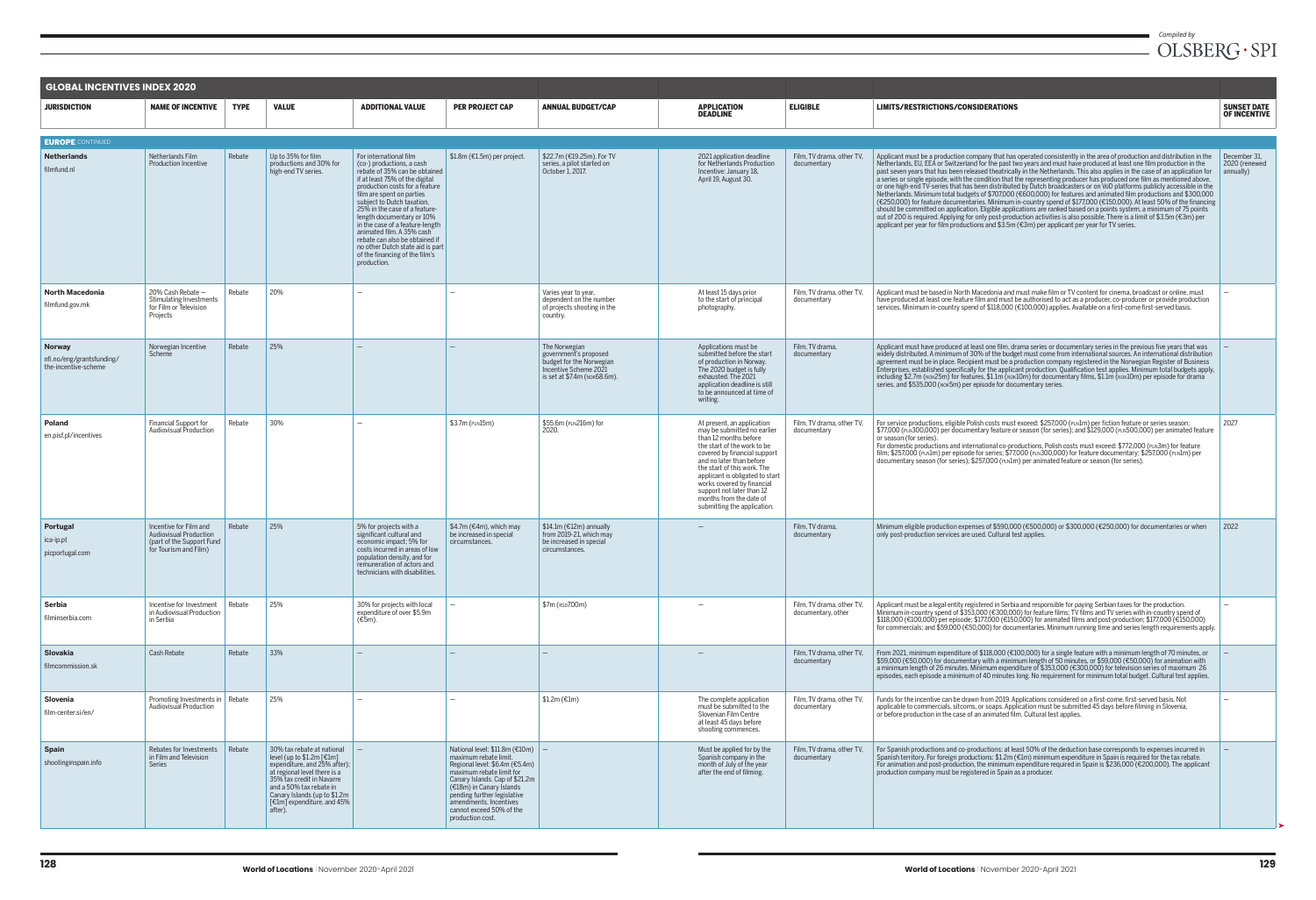| <b>GLOBAL INCENTIVES INDEX 2020</b>                                                            |                                                |             |                                                                          |                                                                                                                                                                                                                                                                                              |                          |                          |                                                                                                                                                                                                                                                                                   |                                                                                                                                                                                                                                              |
|------------------------------------------------------------------------------------------------|------------------------------------------------|-------------|--------------------------------------------------------------------------|----------------------------------------------------------------------------------------------------------------------------------------------------------------------------------------------------------------------------------------------------------------------------------------------|--------------------------|--------------------------|-----------------------------------------------------------------------------------------------------------------------------------------------------------------------------------------------------------------------------------------------------------------------------------|----------------------------------------------------------------------------------------------------------------------------------------------------------------------------------------------------------------------------------------------|
| <b>JURISDICTION</b>                                                                            | <b>NAME OF INCENTIVE</b>                       | <b>TYPE</b> | <b>VALUE</b>                                                             | <b>ADDITIONAL VALUE</b>                                                                                                                                                                                                                                                                      | <b>PER PROJECT CAP</b>   | <b>ANNUAL BUDGET/CAP</b> | <b>APPLICATION</b><br><b>DEADLINE</b>                                                                                                                                                                                                                                             | <b>ELIGIBLE</b>                                                                                                                                                                                                                              |
| <b>EUROPE</b> CONTINUED                                                                        |                                                |             |                                                                          |                                                                                                                                                                                                                                                                                              |                          |                          |                                                                                                                                                                                                                                                                                   |                                                                                                                                                                                                                                              |
| <b>Turkey</b><br>filminginturkey.com.tr                                                        | Cash Rebate                                    | Rebate      | Up to 30%                                                                | $\overline{\phantom{0}}$                                                                                                                                                                                                                                                                     |                          | \$6.3m (TRY50m)          |                                                                                                                                                                                                                                                                                   | Film, TV drama,<br>documentary                                                                                                                                                                                                               |
| <b>UK</b><br>www.bfi.org.uk/supporting-uk-<br>film/british-certification-tax-relief            | Creative Sector Tax<br>Reliefs                 | Tax credit  | 25% (of 80% of core<br>expenditure used or<br>consumed in the UK).       | $\qquad \qquad -$                                                                                                                                                                                                                                                                            | $\overline{\phantom{m}}$ |                          | $\overline{\phantom{m}}$                                                                                                                                                                                                                                                          | Film, TV drama, other TV,<br>documentary                                                                                                                                                                                                     |
| <b>ASIA/OCEANIA</b>                                                                            |                                                |             |                                                                          |                                                                                                                                                                                                                                                                                              |                          |                          |                                                                                                                                                                                                                                                                                   |                                                                                                                                                                                                                                              |
| Australia<br>arts.gov.au/funding-and-support/<br>tax-rebates-film-and-television-<br>producers | <b>Producer Offset</b>                         | Tax credit  | 40% for features released<br>theatrically; 20% for other<br>productions. | $\overline{\phantom{0}}$                                                                                                                                                                                                                                                                     |                          |                          |                                                                                                                                                                                                                                                                                   | 40%: theatrically released<br>features including<br>documentary, animation<br>and Imax. 20%: single<br>dramas and documentary<br>including features released<br>on DVD or online, TV drama,<br>documentary series, short-<br>form animation. |
|                                                                                                | Post, Digital & Visual<br>Effects (PDV) Offset | Tax credit  | 30%                                                                      |                                                                                                                                                                                                                                                                                              | $\overline{\phantom{0}}$ |                          |                                                                                                                                                                                                                                                                                   | Film, TV drama, other TV,<br>documentary, other                                                                                                                                                                                              |
|                                                                                                | <b>Location Offset</b>                         | Tax credit  | 16.5%                                                                    | 13.5% additional value<br>available through Location<br>Incentive Program, with<br>separate terms and conditions.<br>The Location Offset is<br>dependent only on meeting<br>the minimum threshold for<br>spend in Australia, whereas<br>the Location Incentive is a<br>merit-assessed grant. | $\qquad \qquad -$        |                          |                                                                                                                                                                                                                                                                                   | Film, TV drama, other TV,<br>documentary, other                                                                                                                                                                                              |
| Fiji<br>film-fiji.com                                                                          | Film Rebate                                    | Rebate      | 75%                                                                      |                                                                                                                                                                                                                                                                                              | \$7m (FJ\$15m)           |                          |                                                                                                                                                                                                                                                                                   | Film, TV drama, other TV,<br>other                                                                                                                                                                                                           |
| Kazakhstan<br>kazakhcinema.kz/en                                                               | <b>Investment Subsidy</b>                      | Rebate      | 30%                                                                      | $\overline{\phantom{0}}$                                                                                                                                                                                                                                                                     |                          |                          | March 1                                                                                                                                                                                                                                                                           | Film. TV drama, other TV.<br>documentary, other                                                                                                                                                                                              |
| <b>Malaysia</b><br>filminmalaysia.com                                                          | Film in Malaysia Incentive   Rebate<br>(FIMI)  |             | 30%                                                                      | $\overline{\phantom{0}}$                                                                                                                                                                                                                                                                     | $\overline{\phantom{0}}$ | $\overline{\phantom{0}}$ | To be eligible, producers<br>must submit a provisional<br>certificate application<br>form three months before<br>production.                                                                                                                                                      | Film. TV drama, other TV.<br>documentary, other                                                                                                                                                                                              |
| <b>New Zealand</b><br>nzfilm.co.nz                                                             | New Zealand Screen<br><b>Production Grant</b>  | Rebate      | 20%                                                                      | 5% uplift offered to<br>productions with significant<br>economic benefits to New<br>Zealand. Productions must<br>be invited to apply.                                                                                                                                                        | $\overline{\phantom{m}}$ |                          | To be eligible, a production<br>must submit a registration<br>form to the New Zealand<br>Film Commission prior<br>to the start of principal<br>photography (or PDV<br>activity) in New Zealand.<br>Final applications must be<br>submitted within six months<br>after completion. | Film, TV drama, other TV,<br>documentary, other                                                                                                                                                                                              |
| <b>South Korea</b><br>koreanfilm.or.kr                                                         | Location Incentive                             | Rebate      | 25%                                                                      | 5% uplift for productions that<br>shoot for more than 10 days<br>in South Korea and spend<br>upwards of \$1.6m (KRW2bn) in<br>South Korea.                                                                                                                                                   | \$614,000 (KRW700m)      | \$702,000 (KRW800m)      | Year-round. The applicant<br>must submit the provisional<br>application with supporting<br>documents no later than<br>30 days and no earlier<br>than 90 days prior to the<br>commencement of the<br>principal photography in<br>South Korea.                                      | Film, TV drama, other TV,<br>documentary                                                                                                                                                                                                     |

| ELIGIBLE                                                                                                                                                                                                                                     | LIMITS/RESTRICTIONS/CONSIDERATIONS                                                                                                                                                                                                                                                                                                                                                                                                                                                                                                                        | <b>SUNSET DATE</b><br><b>OF INCENTIVE</b> |
|----------------------------------------------------------------------------------------------------------------------------------------------------------------------------------------------------------------------------------------------|-----------------------------------------------------------------------------------------------------------------------------------------------------------------------------------------------------------------------------------------------------------------------------------------------------------------------------------------------------------------------------------------------------------------------------------------------------------------------------------------------------------------------------------------------------------|-------------------------------------------|
|                                                                                                                                                                                                                                              |                                                                                                                                                                                                                                                                                                                                                                                                                                                                                                                                                           |                                           |
| Film, TV drama,<br>documentary                                                                                                                                                                                                               | Minimum expenditure: \$760,000 (TRY6m) for feature films, \$127,000 (TRY1m) for documentaries and TV series (per episode).<br>Qualification test applies.                                                                                                                                                                                                                                                                                                                                                                                                 |                                           |
| Film, TV drama, other TV,<br>documentary                                                                                                                                                                                                     | Applicant production or development company must be a UK corporate taxpayer. Films must be intended for theatrical<br>release and television programmes must be intended for broadcast (including video-on-demand). Minimum in-country<br>spend of 10% of costs applies for the film and television tax reliefs. Film and TV projects must qualify as British either<br>under the relevant cultural test or as an official co-production.                                                                                                                 |                                           |
|                                                                                                                                                                                                                                              |                                                                                                                                                                                                                                                                                                                                                                                                                                                                                                                                                           |                                           |
| 40%: theatrically released<br>features including<br>documentary, animation<br>and Imax. 20%: single<br>dramas and documentary<br>including features released<br>on DVD or online, TV drama,<br>documentary series, short-<br>form animation. | Can be combined with state and territory government incentives. Producers can access only one government incentive<br>per project. Official co-productions are eligible. Subject to Significant Australian Content test. Minimum qualifying<br>expenditure thresholds apply, including \$354,000 (A\$500,000) for features and \$708,000 (A\$1m) for a drama series.<br>Available to companies, which must be Australian resident or have permanent establishment in Australia and be able to<br>lodge a tax return.                                      |                                           |
| Film, TV drama, other TV,<br>documentary, other                                                                                                                                                                                              | Can be combined with state and territory government incentives. Producers can access only one government incentive<br>per project. No cultural or content test. Productions do not need to be filmed in Australia. Calculated on qualifying PDV<br>expenditure of at least \$354,000 (A\$500,000). PDV work can be performed at one facility or across different facilities.<br>New South Wales, South Australia and Queensland each provide a 10% uplift on eligible in-state PDV expenditure.                                                           |                                           |
| Film, TV drama, other TV,<br>documentary, other                                                                                                                                                                                              | Can be combined with state, territory and local government incentives. Producers can access only one government<br>incentive per project. No cultural or content test. Features must have minimum qualifying spend of \$10.6m (4\$15m),<br>and television series must spend \$708,000 (A\$1m) per episode. In July 2020 the Australian government added \$290m<br>(A\$400m) to the Location Incentive grant, which is available from 2019 to 2027. This is in addition to \$100m (A\$140m)<br>announced in May 2018. The grant total is \$390m (A\$540m). |                                           |
| Film, TV drama, other TV,<br>other                                                                                                                                                                                                           | Available to fully funded offshore productions. There is no minimum percentage of shooting undertaken in Fiji, although<br>there is a minimum qualifying spend of \$117,000 ( $\mu$ \$250,000) for large-format films, feature films, short films, television<br>shows and television commercials. Production company must be registered locally.                                                                                                                                                                                                         |                                           |
| Film, TV drama, other TV,<br>documentary, other                                                                                                                                                                                              | The recipient of the subsidy must be a foreign legal entity producing an audiovisual project in the territory of Kazakhstan<br>and working with a local film company. Minimum cost threshold of \$850,000 (per project). No minimum hiring<br>requirement, no cultural test.                                                                                                                                                                                                                                                                              | 2025                                      |
| Film, TV drama, other TV,<br>documentary, other                                                                                                                                                                                              | FIMI is offered in two streams: for production or post-production. Both Malaysian and foreign production companies are<br>eligible, as are majority and minority co-productions. For foreign projects, qualifying production, or combined production<br>and post, spend is \$1.2m (MYR5m). For the post-production FIMI, a minimum spend of \$362,000 (MYR1.5m) is required.<br>Foreign TV series must spend a minimum of \$93,000 (MYR385,000) per hour of completed project. Minimum spend<br>threshold lower for domestic productions.                 |                                           |
| Film, TV drama, other TV,<br>documentary, other                                                                                                                                                                                              | Films must incur \$9.9m (Nz\$15m) of qualifying spend. TV and other formats must incur \$2.6m (Nz\$4m). The Post, Digital<br>and VFX (PDV) incentive offers 20% of qualifying spend up to \$16.6m (Nz\$25m) and 18% above \$16.6m (Nz\$25m).<br>PDV productions must incur \$330,000 (Nz\$500,000) or more. A domestic rebate is available to New Zealand productions<br>and official co-productions worth 40% of qualifying spend.                                                                                                                       |                                           |
| Film, TV drama, other TV,<br>documentary                                                                                                                                                                                                     | Production must shoot for more than three days in Korea and spend between \$44,050 and \$1.8m (KRW50m and KRW2bn)<br>to receive the 25% rebate. Eligible projects must be developed and produced by a foreign production company and<br>must be 80% financed with foreign capital. Any corporations organised and registered as a business in Korea are eligible<br>applicants. The incentive amount is determined by the remaining grant programme budget on the date of the application.<br>Grants are taxable.                                         | December 31,<br>2020                      |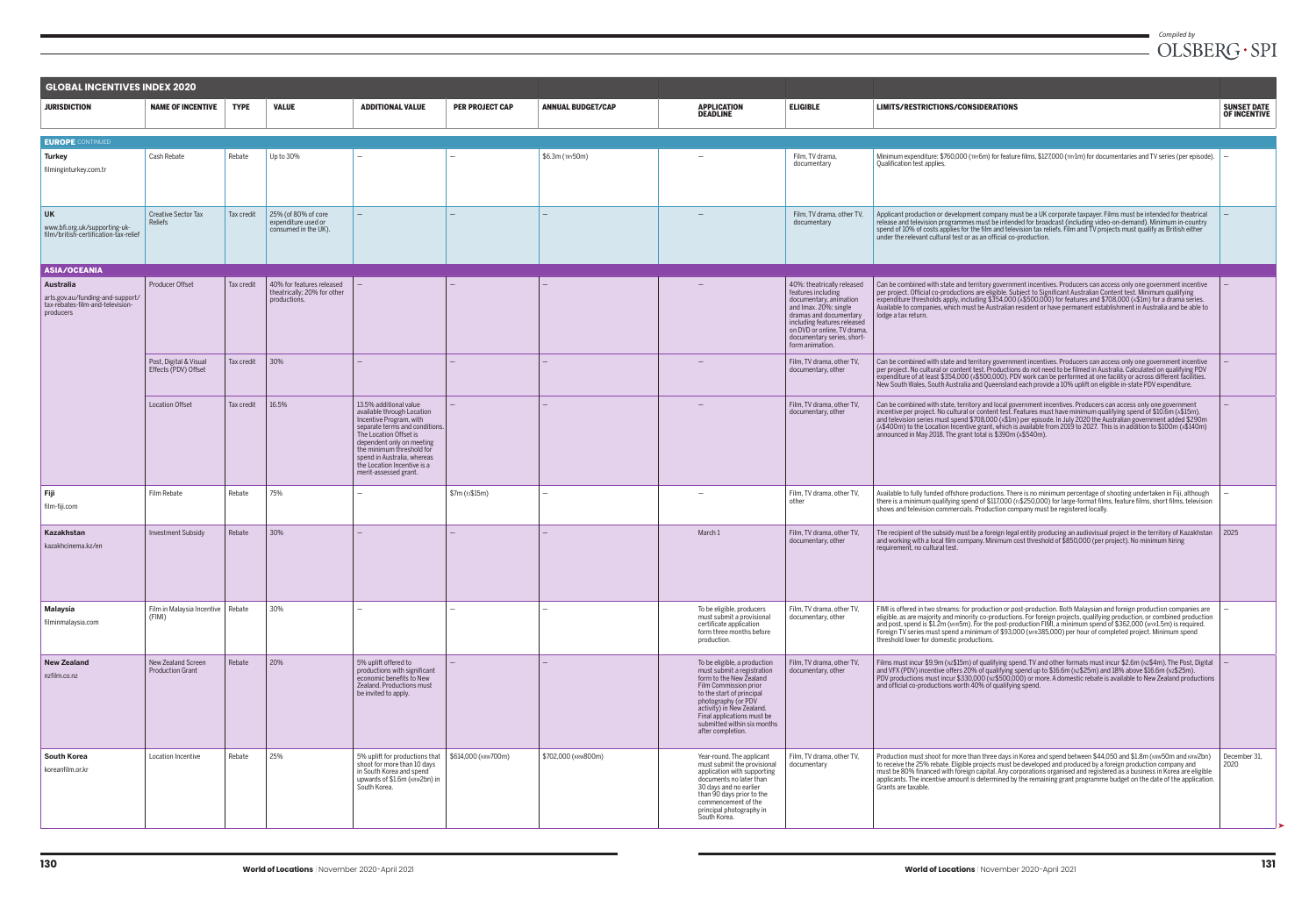| <b>GLOBAL INCENTIVES INDEX 2020</b>                              |                                                                                                                                                                                                     |                                            |                                                                                                                                                                                                                                              |                                                                                                                                                                                                                                                                                                                                                                                                                                                                                  |                                                                                                                                                 |                                                                                                                                                                                                                                                                                                |                                                                                                                                                                                                                                                                                                                         |                                                                                           |
|------------------------------------------------------------------|-----------------------------------------------------------------------------------------------------------------------------------------------------------------------------------------------------|--------------------------------------------|----------------------------------------------------------------------------------------------------------------------------------------------------------------------------------------------------------------------------------------------|----------------------------------------------------------------------------------------------------------------------------------------------------------------------------------------------------------------------------------------------------------------------------------------------------------------------------------------------------------------------------------------------------------------------------------------------------------------------------------|-------------------------------------------------------------------------------------------------------------------------------------------------|------------------------------------------------------------------------------------------------------------------------------------------------------------------------------------------------------------------------------------------------------------------------------------------------|-------------------------------------------------------------------------------------------------------------------------------------------------------------------------------------------------------------------------------------------------------------------------------------------------------------------------|-------------------------------------------------------------------------------------------|
| <b>JURISDICTION</b>                                              | <b>NAME OF INCENTIVE</b>                                                                                                                                                                            | <b>TYPE</b>                                | <b>VALUE</b>                                                                                                                                                                                                                                 | <b>ADDITIONAL VALUE</b>                                                                                                                                                                                                                                                                                                                                                                                                                                                          | <b>PER PROJECT CAP</b>                                                                                                                          | <b>ANNUAL BUDGET/CAP</b>                                                                                                                                                                                                                                                                       | <b>APPLICATION</b><br><b>DEADLINE</b>                                                                                                                                                                                                                                                                                   | <b>ELIGIBLE</b>                                                                           |
| <b>ASIA/OCEANIA CONTINUED</b>                                    |                                                                                                                                                                                                     |                                            |                                                                                                                                                                                                                                              |                                                                                                                                                                                                                                                                                                                                                                                                                                                                                  |                                                                                                                                                 |                                                                                                                                                                                                                                                                                                |                                                                                                                                                                                                                                                                                                                         |                                                                                           |
| <b>Taiwan</b><br>taiwancinema.bamid.gov.tw/Eng/<br>Index         | <b>Directions for Funding</b><br>Production of Motion<br>Pictures and Television<br>Dramas in the Republic of<br>China by Foreign Motion<br>Picture and Television<br><b>Production Enterprises</b> | Rebate                                     | 30% for the total expenses<br>in Taiwan. Among the<br>funding is 45% personnel<br>expenses, 35% pre- and<br>post-production expenses<br>and 20% insurance.<br>transportation and lodging<br>expenses.                                        | $\overline{\phantom{0}}$                                                                                                                                                                                                                                                                                                                                                                                                                                                         | Film: \$1m (NT\$30m).<br>TV drama: \$696,000<br>(NT\$20m) approximately.                                                                        | $\overline{\phantom{0}}$                                                                                                                                                                                                                                                                       | Before the start of principal<br>photography.                                                                                                                                                                                                                                                                           | Film, TV drama                                                                            |
| <b>Thailand</b><br>www.thailandfilmoffice.org                    | <b>Incentive Measures</b>                                                                                                                                                                           | Rebate                                     | 15%                                                                                                                                                                                                                                          | Additional 3% for hire of Thai<br>key personnel; additional 2%<br>for promotion of Thai tourism.                                                                                                                                                                                                                                                                                                                                                                                 | \$2.4m (THB75m)                                                                                                                                 | Not stated                                                                                                                                                                                                                                                                                     | Prior to physical shooting.                                                                                                                                                                                                                                                                                             | Film, TV drama, other TV,<br>documentary, other                                           |
| <b>AFRICA</b>                                                    |                                                                                                                                                                                                     |                                            |                                                                                                                                                                                                                                              |                                                                                                                                                                                                                                                                                                                                                                                                                                                                                  |                                                                                                                                                 |                                                                                                                                                                                                                                                                                                |                                                                                                                                                                                                                                                                                                                         |                                                                                           |
| <b>Mauritius</b><br>filminmauritius.com                          | Film Rebate Scheme                                                                                                                                                                                  | Rebate                                     | 30%-40% depending on<br>qualifying expenditure.                                                                                                                                                                                              | $-$                                                                                                                                                                                                                                                                                                                                                                                                                                                                              | $\qquad \qquad -$                                                                                                                               | $\qquad \qquad -$                                                                                                                                                                                                                                                                              | Four weeks before the start<br>of production in Mauritius.                                                                                                                                                                                                                                                              | Film, TV drama, other TV,<br>documentary, other                                           |
| <b>Morocco</b><br>ccm.ma/foreign_production                      | Production Support for<br>Foreign Cinema and<br>Audiovisual Work in<br>Morocco                                                                                                                      | Rebate                                     | 20%                                                                                                                                                                                                                                          |                                                                                                                                                                                                                                                                                                                                                                                                                                                                                  | \$2m (MAD18m)                                                                                                                                   | \$10.9m (MAD100m)                                                                                                                                                                                                                                                                              |                                                                                                                                                                                                                                                                                                                         | Film, TV drama, other TV,<br>documentary, other                                           |
| <b>South Africa</b><br>thedti.gov.za                             | Foreign Film and<br>Television Production and<br>Post-Production Incentive                                                                                                                          | Rebate                                     | 25% of qualifying South<br>African production<br>expenditure, or 20% of<br>qualifying post-production<br>expenditure.                                                                                                                        | 5% of qualifying production<br>expenditure for productions<br>conducting post in South<br>Africa and using the services of<br>a 'level 2' black-owned service<br>company. Post-production<br>incentive (for productions<br>conducting only post): 2.5%<br>of qualifying expenditure for<br>spending at least \$606,000<br>(ZAR10m) of the post budget in<br>South Africa; 5% for spending<br>at least \$909,000 (zar.15m)<br>of the post budget. (Results in<br>cumulative 25%). | $$3m$ ( $zAR50M$ )                                                                                                                              |                                                                                                                                                                                                                                                                                                | Included as part of<br>application for approval of<br>foreign production shoot in<br>South Africa. Applications<br>must be received within 45<br>days prior to commencing<br>with principal photography<br>and productions cannot start<br>prior to receiving response<br>from the Department of<br>Trade and Industry. | Film. TV drama, other TV.<br>documentary, other                                           |
| <b>MIDDLE EAST</b>                                               |                                                                                                                                                                                                     |                                            |                                                                                                                                                                                                                                              |                                                                                                                                                                                                                                                                                                                                                                                                                                                                                  |                                                                                                                                                 |                                                                                                                                                                                                                                                                                                |                                                                                                                                                                                                                                                                                                                         |                                                                                           |
| <b>Jordan</b><br>film.jo/Contents/Tax-Incentive-<br>Program.aspx | The Jordan Film Incentive                                                                                                                                                                           | Rebate                                     | 10% if total qualifying<br>expenditure is between<br>$$1m-$3m$<br>15% if between \$3m-\$5m;<br>20% if between \$5m-\$7m;<br>25% if more than \$7m.                                                                                           |                                                                                                                                                                                                                                                                                                                                                                                                                                                                                  | \$2m                                                                                                                                            |                                                                                                                                                                                                                                                                                                | 60 days prior to principal<br>photography.                                                                                                                                                                                                                                                                              | Film, TV drama, other TV,<br>other                                                        |
| <b>UAE (Abu Dhabi)</b><br>film.gov.ae                            | Abu Dhabi Production<br><b>Incentive Scheme</b>                                                                                                                                                     | Rebate                                     | 30% of qualifying expenditure<br>on pre-production, production<br>and post-production.                                                                                                                                                       | $\overline{\phantom{0}}$                                                                                                                                                                                                                                                                                                                                                                                                                                                         | Production: film $$5m$ , TV $$1m$ , $\vert -$<br>commercials \$500,000.<br>Post-production: film<br>\$250,000, TV and<br>commercials \$150,000. |                                                                                                                                                                                                                                                                                                | 20 business days before<br>commencement of<br>production (40 business<br>days if script approval<br>needed).                                                                                                                                                                                                            | Film, TV drama, other TV,<br>documentary, other                                           |
| <b>LATIN AMERICA/CARIBBEAN</b>                                   |                                                                                                                                                                                                     |                                            |                                                                                                                                                                                                                                              |                                                                                                                                                                                                                                                                                                                                                                                                                                                                                  |                                                                                                                                                 |                                                                                                                                                                                                                                                                                                |                                                                                                                                                                                                                                                                                                                         |                                                                                           |
| Colombia<br>locationcolombia.com                                 | Fondo Filmico Colombia<br>(FFC)<br>Certificado de Inversion<br>Audiovisual en Colombia<br>(CINA)                                                                                                    | FFC: cash<br>rebate<br>CINA: tax<br>credit | FFC: 40% for film services;<br>20% for logistics services<br>of the amount spent in the<br>country (cash rebate).<br>CINA: 35% for audiovisual<br>and logistics services of the<br>amount spent in the country<br>(transferable tax credit). | $\qquad \qquad -$                                                                                                                                                                                                                                                                                                                                                                                                                                                                |                                                                                                                                                 | FFC: Colombia Film Fund,<br>which pays the incentive,<br>has a budget that is<br>allocated every year. First<br>come, first served.<br>CINA: The Colombia Film<br>Promotion Committee is<br>responsible for setting the<br>total limit of CINAs that<br>may be issued for each<br>fiscal year. | None. Applications<br>submitted on an ongoing,<br>first-come, first-served basis.                                                                                                                                                                                                                                       | FFC: film, TV drama<br>CINA: film, TV drama,<br>documentary, TV drama,<br>other TV, other |
| <b>Dominican Republic</b><br>dgcine.gob.do                       | <b>Transferable Tax Credit</b>                                                                                                                                                                      | Tax credit                                 | 25% transferable tax credit.                                                                                                                                                                                                                 |                                                                                                                                                                                                                                                                                                                                                                                                                                                                                  | $\qquad \qquad -$                                                                                                                               | —                                                                                                                                                                                                                                                                                              | Can apply as soon as<br>expenditure exceeds<br>minimum spend.                                                                                                                                                                                                                                                           | Film, TV drama, other TV,<br>documentaries, other                                         |

| <b>ELIGIBLE</b>                                                                           | LIMITS/RESTRICTIONS/CONSIDERATIONS                                                                                                                                                                                                                                                                                                                                                                                                                                                                                                                                                                                                                                                                                                                                                                                                                                                                                                                                                                                                                                      | <b>SUNSET DATE</b><br><b>OF INCENTIVE</b> |
|-------------------------------------------------------------------------------------------|-------------------------------------------------------------------------------------------------------------------------------------------------------------------------------------------------------------------------------------------------------------------------------------------------------------------------------------------------------------------------------------------------------------------------------------------------------------------------------------------------------------------------------------------------------------------------------------------------------------------------------------------------------------------------------------------------------------------------------------------------------------------------------------------------------------------------------------------------------------------------------------------------------------------------------------------------------------------------------------------------------------------------------------------------------------------------|-------------------------------------------|
|                                                                                           |                                                                                                                                                                                                                                                                                                                                                                                                                                                                                                                                                                                                                                                                                                                                                                                                                                                                                                                                                                                                                                                                         |                                           |
| Film, TV drama                                                                            | Projects must be produced by foreign production companies or directed by internationally renowned directors. For<br>the former, this means film production expenses in Taiwan must be at least \$1m (NT\$30m), and TV drama production<br>expenses in Taiwan must be at least \$2.1m ( $NTS60m$ ). For the latter, this means directors who have won best director<br>prizes at Cannes, Venice, Berlin, the Academy Awards, or who have won best drama or best director prizes at the<br>International Emmy Awards, the Primetime Emmy Awards or Seoul International Drama Awards, and production expenses<br>in Taiwan must be at least \$104,000 ( $\mu$ , \$3m). Funding decisions may be based on consideration of the incentive's budget.                                                                                                                                                                                                                                                                                                                          |                                           |
| Film, TV drama, other TV,<br>documentary, other                                           | Foreign film productions must have already obtained the necessary permit for filming in Thailand and must hire a local<br>co-ordinator company. Productions must spend more than \$1.6m (тнв50m) in Thailand on Thai-registered businesses and<br>other Thai services and individuals. Where applications are for production and post, production should be at least 50% of<br>the total local spend. For the 2% additional rate, a final release copy of the film must be shown to the incentive committee<br>to establish whether the film meets the criteria.                                                                                                                                                                                                                                                                                                                                                                                                                                                                                                        |                                           |
|                                                                                           |                                                                                                                                                                                                                                                                                                                                                                                                                                                                                                                                                                                                                                                                                                                                                                                                                                                                                                                                                                                                                                                                         |                                           |
| Film, TV drama, other TV,<br>documentary, other                                           | Minimum qualifying expenditure for 30% rebate: \$100,000 for feature film; \$50,000 per episode for TV drama series<br>or single drama, or TV documentary; \$30,000 for high-end international TV commercial or other TV programme;<br>\$30,000 for music video; \$30,000 for dubbing projects. Minimum qualifying expenditure for up to 40% rebate: \$1m<br>for feature film; \$150,000 per episode for TV drama series. Productions must also promote Mauritius at the time of<br>the film's promotion. The scheme is applicable to all above- and below-the-line cast and crew, including Mauritian and<br>non-residents. However, total remuneration paid to foreign cast and crew shall not exceed 40% of the total production<br>budget allocated to Mauritius; all cast and crew who are providing services in Mauritius are required to have a contract of<br>employment with the local production company incorporated in Mauritius by the film producer; remuneration paid by the<br>local production company to cast and crew is subject to withholding tax. |                                           |
| Film, TV drama, other TV,<br>documentary, other                                           | Eligible projects must spend a minimum of \$1.1m (MAD10m) in eligible expenditures in Morocco and undertake at least<br>18 days of work in the country, including set building. Eligible expenditure may not exceed 90% of the total production<br>budget invested in Morocco. On conditional approval, applicants must pay a 5% deposit of the amount requested, which<br>is refunded if the planned investment is undertaken.                                                                                                                                                                                                                                                                                                                                                                                                                                                                                                                                                                                                                                         |                                           |
| Film, TV drama, other TV,<br>documentary, other                                           | A minimum qualifying production expenditure of \$909,000 (zAR15m), or \$727,000 (zAR12m) when using 'level 1'<br>black-owned service companies shooting on location in South Africa. For post-production, a minimum qualifying<br>expenditure of \$91,000 (zAR1.5m) is required in South Africa. At least 21 calendar days and 50% of principal photography<br>must be filmed in South Africa; this requirement may be waived for productions with a minimum qualifying South African<br>production expenditure of \$6.7m (zAR100m).                                                                                                                                                                                                                                                                                                                                                                                                                                                                                                                                    |                                           |
|                                                                                           |                                                                                                                                                                                                                                                                                                                                                                                                                                                                                                                                                                                                                                                                                                                                                                                                                                                                                                                                                                                                                                                                         |                                           |
| Film, TV drama, other TV,<br>other                                                        | The production must employ a minimum of 25% Jordanian staff of the total number of crew, not including trainees or<br>employees of the service companies.                                                                                                                                                                                                                                                                                                                                                                                                                                                                                                                                                                                                                                                                                                                                                                                                                                                                                                               |                                           |
| Film, TV drama, other TV,<br>documentary, other                                           | Minimum qualifying production spend: film \$200,000; TV \$50,000; commercials \$25,000.<br>Minimum qualifying post-production spend: film \$70,000; TV \$15,000; commercials \$10,000.<br>Applicant can be a production and/or services company applying through a partnership with a Media Zone Abu Dhabi-<br>registered entity or a production or production services company that is a Media Zone Abu Dhabi-registered entity.                                                                                                                                                                                                                                                                                                                                                                                                                                                                                                                                                                                                                                       |                                           |
|                                                                                           |                                                                                                                                                                                                                                                                                                                                                                                                                                                                                                                                                                                                                                                                                                                                                                                                                                                                                                                                                                                                                                                                         |                                           |
| FFC: film, TV drama<br>CINA: film, TV drama,<br>documentary, TV drama,<br>other TV. other | FFC: The cash rebate applies to services provided by Colombian entities or persons that are domiciled or residing in<br>the country. The project must spend a minimum of the equivalent of 1,800 monthly minimum salaries (approximately<br>\$450,000).<br>CINA: The tax incentive applies to services provided by Colombian entities or persons that are domiciled or residing in<br>the country for an international project. The project must spend a minimum of the equivalent of 1,800 monthly minimum<br>salaries (approximately \$450,000).                                                                                                                                                                                                                                                                                                                                                                                                                                                                                                                      | 2032                                      |
| Film, TV drama, other TV,<br>documentaries, other                                         | Minimum spend of \$500,000. Resident and non-resident labour are eligible. Foreign productions need to comply with<br>minimum local personnel requirements. Tax credit cannot be transferred for less than 60% of its value.                                                                                                                                                                                                                                                                                                                                                                                                                                                                                                                                                                                                                                                                                                                                                                                                                                            |                                           |
|                                                                                           |                                                                                                                                                                                                                                                                                                                                                                                                                                                                                                                                                                                                                                                                                                                                                                                                                                                                                                                                                                                                                                                                         |                                           |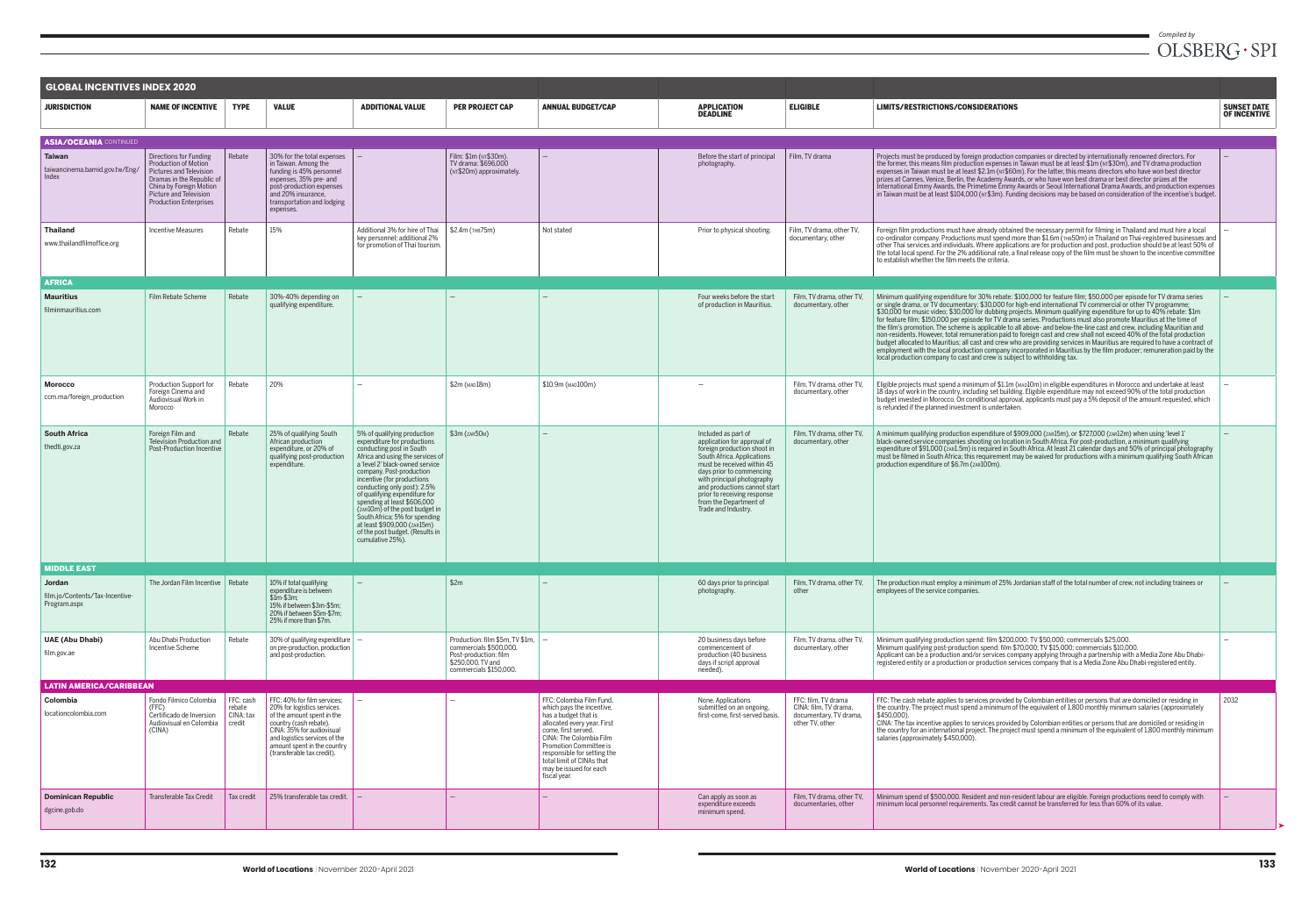| <b>GLOBAL INCENTIVES INDEX 2020</b>                                                                                                 |                                                                  |                                  |                                                                                                                                                                       |                                                                                                                                                                                                                                                                                                                                                                                                                                                                                                                                                                                                                                                                                     |                                                                                                                                                                      |                                                                                                                                                                                                                                                                             |                                                                                                                                                                                       |                                                 |
|-------------------------------------------------------------------------------------------------------------------------------------|------------------------------------------------------------------|----------------------------------|-----------------------------------------------------------------------------------------------------------------------------------------------------------------------|-------------------------------------------------------------------------------------------------------------------------------------------------------------------------------------------------------------------------------------------------------------------------------------------------------------------------------------------------------------------------------------------------------------------------------------------------------------------------------------------------------------------------------------------------------------------------------------------------------------------------------------------------------------------------------------|----------------------------------------------------------------------------------------------------------------------------------------------------------------------|-----------------------------------------------------------------------------------------------------------------------------------------------------------------------------------------------------------------------------------------------------------------------------|---------------------------------------------------------------------------------------------------------------------------------------------------------------------------------------|-------------------------------------------------|
| <b>JURISDICTION</b>                                                                                                                 | <b>NAME OF INCENTIVE</b>                                         | <b>TYPE</b>                      | <b>VALUE</b>                                                                                                                                                          | <b>ADDITIONAL VALUE</b>                                                                                                                                                                                                                                                                                                                                                                                                                                                                                                                                                                                                                                                             | <b>PER PROJECT CAP</b>                                                                                                                                               | <b>ANNUAL BUDGET/CAP</b>                                                                                                                                                                                                                                                    | <b>APPLICATION</b><br><b>DEADLINE</b>                                                                                                                                                 | <b>ELIGIBLE</b>                                 |
| <b>LATIN AMERICA/CARIBBEAN (CONTINUED)</b>                                                                                          |                                                                  |                                  |                                                                                                                                                                       |                                                                                                                                                                                                                                                                                                                                                                                                                                                                                                                                                                                                                                                                                     |                                                                                                                                                                      |                                                                                                                                                                                                                                                                             |                                                                                                                                                                                       |                                                 |
| Panama<br>filmpanama.gob.pa                                                                                                         | 15% Rebate Program                                               | Rebate                           | 15%                                                                                                                                                                   | $\overline{\phantom{a}}$                                                                                                                                                                                                                                                                                                                                                                                                                                                                                                                                                                                                                                                            | $\overline{\phantom{0}}$                                                                                                                                             |                                                                                                                                                                                                                                                                             | Apply when registering<br>production.                                                                                                                                                 | Film, TV drama, other TV,<br>documentary, other |
| <b>Puerto Rico</b><br>puertoricotaxincentives.com/<br>act-27-film-industry-economic-<br>incentives                                  | <b>Production Tax Credits</b>                                    | Tax credit                       | 40% for Puerto Rico<br>companies and individuals.<br>20% for non-resident<br>qualified spending.                                                                      |                                                                                                                                                                                                                                                                                                                                                                                                                                                                                                                                                                                                                                                                                     |                                                                                                                                                                      | \$50m annual cap on<br>credits for payment to<br>Puerto Rico-resident<br>companies and individuals<br>(can be expanded<br>to \$350m if in Film<br>Development Zone).<br>No cap on non-resident,<br>though subject to 20%<br>withholding over Puerto<br>Rico-sourced income. | Application must be filed<br>before the end of principal<br>photography.                                                                                                              | Film, TV drama, other TV,<br>documentary, other |
| <b>Trinidad &amp; Tobago</b><br>filmtt.co.tt                                                                                        | Production Expenditure<br>Rebate Programme                       | Rebate                           | 12.5%-35% based on<br>expenditure. Additional 20%<br>rebate on local labour.                                                                                          |                                                                                                                                                                                                                                                                                                                                                                                                                                                                                                                                                                                                                                                                                     | Rebate capped at \$8m per<br>qualified production for the<br>fiscal period in which the<br>rebate is submitted, for both<br>national and international<br>producers. |                                                                                                                                                                                                                                                                             | Submit application for<br>Provisional Certificate six<br>months before the start<br>of principal photography;<br>submit final application<br>within three months of film<br>premiere. | Film, TV drama, other TV,<br>documentary, other |
| <b>Uruguay</b><br>icau.mec.gub.uy<br>ande.org.uy                                                                                    | New Incentives Program<br>for International<br>Productions       | Rebate                           | 20% for net Uruguayan<br>expenses of between<br>\$600,000 and \$1m, and<br>25% for net Uruguayan<br>expenses of more than \$1m.                                       | $\overline{\phantom{a}}$                                                                                                                                                                                                                                                                                                                                                                                                                                                                                                                                                                                                                                                            | \$200,000 (20%) and<br>\$400,000 (25%).                                                                                                                              | \$2m                                                                                                                                                                                                                                                                        | April 15, 2019<br>to October 15, 2020                                                                                                                                                 | Film, TV drama, other TV,<br>documentary, other |
| <b>US Virgin Islands</b><br>filmusvi.com/incentives                                                                                 | Sustainable Tourism<br>Through Arts-Based<br>Revenue Stream      | Tax credit<br>and cash<br>rebate | For tax credit, 10% on<br>resident hires of 20%-25%,<br>15% on resident hires of<br>25.1%-30%, or 17% on<br>resident hires of 30.1% or<br>greater. Cash rebate is 9%. | For cash rebate an additional<br>10% with a US Virgin Islands<br>promotion and an additional<br>10% if produced in St Croix.                                                                                                                                                                                                                                                                                                                                                                                                                                                                                                                                                        | For cash rebate, maximum<br>rebate is \$500,000.                                                                                                                     | \$2.5m                                                                                                                                                                                                                                                                      |                                                                                                                                                                                       | Film, TV drama, other TV,<br>documentary, other |
| <b>NORTH AMERICA CANADA</b>                                                                                                         |                                                                  |                                  |                                                                                                                                                                       |                                                                                                                                                                                                                                                                                                                                                                                                                                                                                                                                                                                                                                                                                     |                                                                                                                                                                      |                                                                                                                                                                                                                                                                             |                                                                                                                                                                                       |                                                 |
| <b>Federal</b><br>canada.ca/en/canadian-heritage/<br>services/funding/cavco-tax-<br>credits/film-video-production-<br>services.html | Film or Video Production<br><b>Services Tax Credit</b><br>(PSTC) | Tax credit                       | 16% of qualified Canadian<br>labour.                                                                                                                                  | Stackable with Canada's<br>provincial tax credits.                                                                                                                                                                                                                                                                                                                                                                                                                                                                                                                                                                                                                                  |                                                                                                                                                                      |                                                                                                                                                                                                                                                                             | Applications are accepted on<br>an ongoing basis                                                                                                                                      | Film, TV drama, other TV,<br>documentary        |
| Alberta<br>alberta.ca/film-television-tax-<br>credit.aspx                                                                           | Film and Television Tax<br>Credit                                | Tax credit                       | 22% of eligible Alberta<br>expenditures                                                                                                                               | An additional 8% (total 30%)<br>tax credit is available for<br>productions that meet the<br>basic eligibility requirements<br>and are owned (at least<br>50%) by Alberta-based<br>shareholders; have at least one<br>Alberta-based producer with a<br>single card credit recognition;<br>have the production's<br>copyright held, at least in<br>part, by an Alberta-based<br>individual or entity at the<br>time of application and for a<br>minimum of 10 years after the<br>completion of production and;<br>spend at least 60% of the total<br>production costs in Alberta or<br>spend at least 70% of the total<br>production salary or wages on<br>Alberta-based individuals. | \$7.6m (c\$10m) maximum tax<br>credit per production                                                                                                                 | \$73.6m (c\$97m) over<br>three years.                                                                                                                                                                                                                                       | None. Continuous intake.                                                                                                                                                              | Film, TV drama,<br>documentary                  |
| <b>British Columbia</b><br>creativebc.com                                                                                           | <b>Production Services Tax</b><br>Credit (PSTC)                  | Tax credit                       | Basic PSTC: 28%                                                                                                                                                       | Regional Tax Credit: 6%.<br><b>Distant Location Regional Tax</b><br>Credit: 6%.<br>Digital animation, visual<br>effects and post-production:<br>16%.                                                                                                                                                                                                                                                                                                                                                                                                                                                                                                                                | $\qquad \qquad -$                                                                                                                                                    |                                                                                                                                                                                                                                                                             |                                                                                                                                                                                       | Film, TV drama, other TV,<br>documentary, other |

## *Compiled by*<br> $OLSBERG\cdot SPI$

| <b>ELIGIBLE</b>                                 | LIMITS/RESTRICTIONS/CONSIDERATIONS                                                                                                                                                                                                                                                                                                                                                                                      | <b>SUNSET DATE</b><br><b>OF INCENTIVE</b> |
|-------------------------------------------------|-------------------------------------------------------------------------------------------------------------------------------------------------------------------------------------------------------------------------------------------------------------------------------------------------------------------------------------------------------------------------------------------------------------------------|-------------------------------------------|
|                                                 |                                                                                                                                                                                                                                                                                                                                                                                                                         |                                           |
| Film, TV drama, other TV,<br>documentary, other | Foreign productions must undertake a minimum of \$3m in eligible spend up to a maximum of \$40m.                                                                                                                                                                                                                                                                                                                        |                                           |
| Film, TV drama, other TV,<br>documentary, other | \$50,000 minimum spend requirement. Preferential tax rates or exemptions for persons engaged in qualifying projects.                                                                                                                                                                                                                                                                                                    |                                           |
| Film, TV drama, other TV,<br>documentary, other | Minimum spend of \$100,000 per project for international producers, and \$15,000 per project for local producers. At<br>least 50% of the principal photography must be done in Trinidad & Tobago, and for international crews, a minimum of<br>two weeks of principal photography.                                                                                                                                      | December 31,<br>2021                      |
| Film, TV drama, other TV,<br>documentary, other | Recipients are foreign legal entities, responsible for producing an audiovisual creation of any kind, carried out totally or<br>partially in Uruguayan territory, or working with a local Uruguayan company.                                                                                                                                                                                                            |                                           |
| Film, TV drama, other TV,<br>documentary, other | Minimum spend of \$250,000. Minimum of 20% local resident hires. US Virgin Islands credits must be included, and an<br>above-the-line crew member must speak at a local school or university.                                                                                                                                                                                                                           |                                           |
| Film. TV drama, other TV.<br>documentary        | Applicant for tax credit must have a permanent establishment in Canada and its primary activity must be the production<br>of film or videos, or the provision of film or video production services. Minimum total budgets must exceed \$758,000<br>(c\$1m) for feature films, \$76,000 (c\$100,000) per episode for TV projects less than 30 minutes, and \$152,000<br>(c\$200,000) for TV projects 30 minutes or more. | —                                         |
| Film, TV drama,<br>documentary                  | Minimum total production budget of \$380,000 (c\$500,000) on new productions. Applicants must begin principal<br>photography on the production no later than six months after an authorisation letter (i.e. approval) is issued.<br>Productions that have received funding from the Alberta Production Grant or the Alberta Screen-Based Production Grant<br>are not eligible.                                          | $\overline{\phantom{0}}$                  |
| Film, TV drama, other TV,<br>documentary, other | Applicant production company must be BC-based and its primary activity must be the production of film or videos, or the<br>provision of production services. Minimum total budgets of \$76,000 (c\$100,000) per episode for TV projects less than<br>30 minutes; \$152,000 (c\$200,000) for TV projects 30 minutes or longer; and \$758,000 (c\$1m) for all other projects.                                             | -                                         |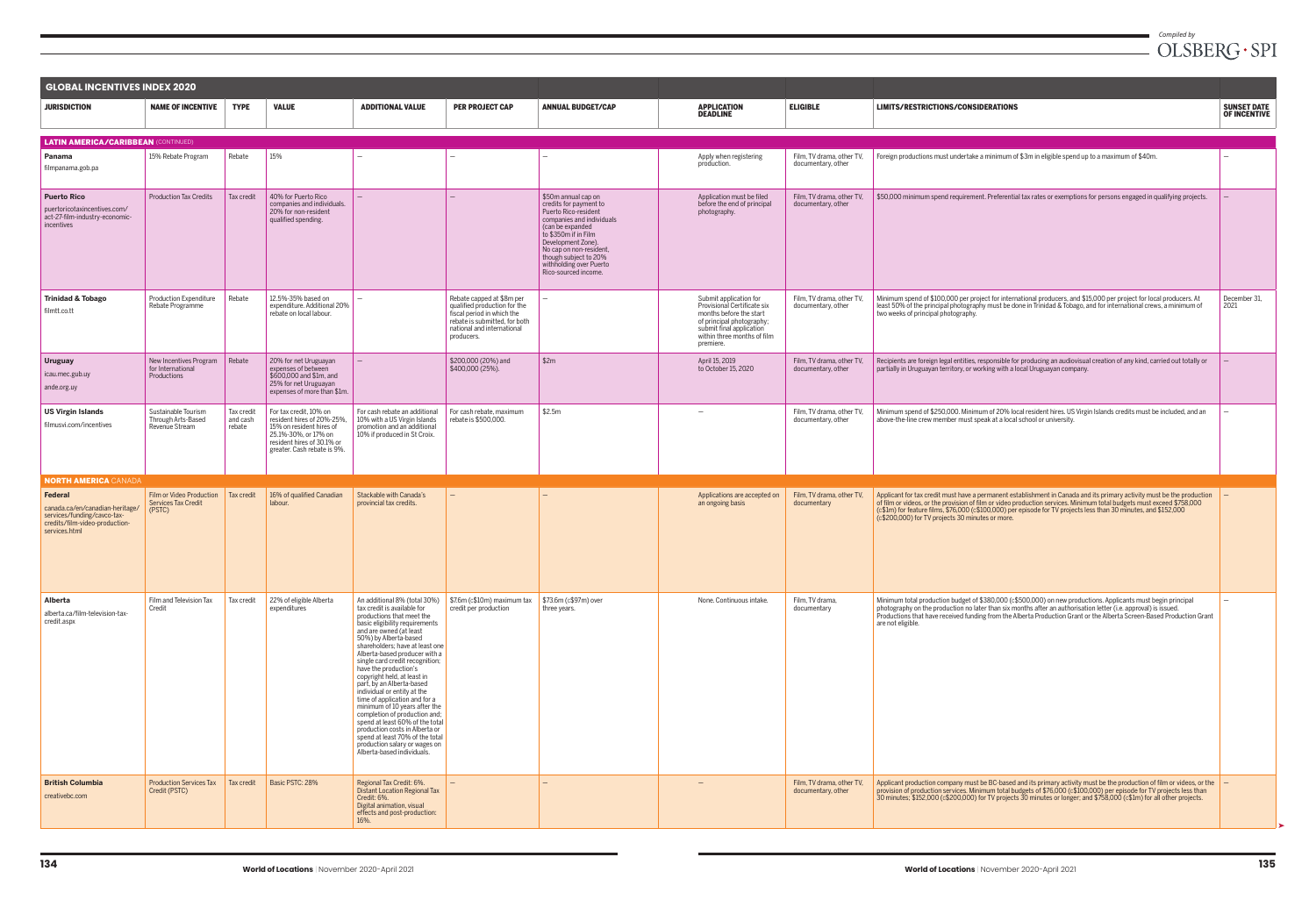| <b>GLOBAL INCENTIVES INDEX 2020</b>                                                                                           |                                                                                                                             |                          |                                                                                                                                                                                                                               |                                                                                                                                                                                                                                                                                                                                                                                                                                                                                                                                                                                                                                               |                                                                                                                                                                                                                                                                                                                                                                                                                                       |                                                                                                                      |                                                                                                                                                                         |                                                                       |
|-------------------------------------------------------------------------------------------------------------------------------|-----------------------------------------------------------------------------------------------------------------------------|--------------------------|-------------------------------------------------------------------------------------------------------------------------------------------------------------------------------------------------------------------------------|-----------------------------------------------------------------------------------------------------------------------------------------------------------------------------------------------------------------------------------------------------------------------------------------------------------------------------------------------------------------------------------------------------------------------------------------------------------------------------------------------------------------------------------------------------------------------------------------------------------------------------------------------|---------------------------------------------------------------------------------------------------------------------------------------------------------------------------------------------------------------------------------------------------------------------------------------------------------------------------------------------------------------------------------------------------------------------------------------|----------------------------------------------------------------------------------------------------------------------|-------------------------------------------------------------------------------------------------------------------------------------------------------------------------|-----------------------------------------------------------------------|
| <b>JURISDICTION</b>                                                                                                           | <b>NAME OF INCENTIVE</b>                                                                                                    | <b>TYPE</b>              | <b>VALUE</b>                                                                                                                                                                                                                  | <b>ADDITIONAL VALUE</b>                                                                                                                                                                                                                                                                                                                                                                                                                                                                                                                                                                                                                       | <b>PER PROJECT CAP</b>                                                                                                                                                                                                                                                                                                                                                                                                                | <b>ANNUAL BUDGET/CAP</b>                                                                                             | <b>APPLICATION</b><br><b>DEADLINE</b>                                                                                                                                   | <b>ELIGIBLE</b>                                                       |
| <b>NORTH AMERICA</b> CANADA (CONTINUED)                                                                                       |                                                                                                                             |                          |                                                                                                                                                                                                                               |                                                                                                                                                                                                                                                                                                                                                                                                                                                                                                                                                                                                                                               |                                                                                                                                                                                                                                                                                                                                                                                                                                       |                                                                                                                      |                                                                                                                                                                         |                                                                       |
| <b>Manitoba</b><br>mbfilmmusic.ca                                                                                             | The Manitoba Film<br>and Video Production<br>Tax Credit - Cost of<br>Production Tax Credit &<br>Cost of Salaries Tax Credit | Tax credit               | Cost of Production Tax<br>Credit: 30% on Eligible<br>Manitoba Expenditures<br>including labour; Cost<br>of Salaries Tax Credit:<br>45% base credit on<br>eligible Manitoba labour<br>expenditures plus applicable<br>bonuses. | Cost of Production Tax Credit $-$<br><b>Bonus:</b> effective for eligible<br>productions where principal<br>photography begins after<br>May 31, 2020, +8% Manitoba<br>Production Company Bonus.<br>Maximum credit on eligible<br>Manitoba expenditures is 38%.<br><b>Cost of Salaries Tax Credit</b><br><b>Bonus:</b> +10% frequent<br>filming bonus (on third film<br>shot within two years); +5%<br>Manitoba co-producer bonus;<br>+5% rural and northern<br>bonus (if 50% or more<br>of the Manitoba principal<br>photography is shot at least<br>35km from Winnipeg's centre).<br>Maximum credit on eligible<br>Manitoba salaries is 65%. |                                                                                                                                                                                                                                                                                                                                                                                                                                       |                                                                                                                      | Completion (Part B)<br>Application must be received<br>within 30 months of the end<br>of the taxation year in which<br>principal photography began.                     | Film, TV drama, other TV,<br>documentary, other                       |
| <b>New Brunswick</b><br>www2.gnb.ca/content/<br>gnb/en/departments/<br>thc/culture/content/<br>FilmTelevisionandNewMedia.html | NB Film, Television and<br>New Media Industry<br>Support Program -<br><b>Production Incentive</b>                           | Cash grant               | 25%-30% for all-spend<br>incentive. 40% for labour-<br>based incentive.                                                                                                                                                       | $\overline{\phantom{0}}$                                                                                                                                                                                                                                                                                                                                                                                                                                                                                                                                                                                                                      | Feature films and TV drama<br>(six episodes+): \$600,000<br>(c\$800,000). TV drama mini-<br>series: \$152,000 (c\$200,000)<br>per episode. Variety/reality/<br>lifestyle TV series: \$228,000<br>(c\$300,000). Children's/<br>documentary TV series:<br>\$190,000 (c\$250,000).<br>Animated TV series:<br>\$152,000 (c\$200,000).<br>Single documentary: \$57,000<br>$(c$75,000)$ . \$758,000 $(c$1m)$<br>limit per company per year. | $$1.9m$ (c\$2.5m) - entire<br>programme budget for the<br>2020-21 fiscal year                                        | Applications accepted<br>until June 19, 2020 for the<br>2020-21 fiscal year. A second<br>call for applications may be<br>issued later in the year if<br>budget permits. | Film, TV drama, other TV,<br>documentary, other                       |
| <b>Newfoundland and Labrador</b> Newfoundland and<br>nlfdc.ca/taxcredit.aspx                                                  | Labrador Film Tax Credit                                                                                                    | Tax credit               | 40%                                                                                                                                                                                                                           |                                                                                                                                                                                                                                                                                                                                                                                                                                                                                                                                                                                                                                               | The lesser of 40% of eligible<br>Newfoundland and Labrador<br>labour expenditures or 25%<br>of total production costs.<br>Maximum of \$3m (c\$4m) per<br>project/company, per year.                                                                                                                                                                                                                                                   | $\overline{\phantom{m}}$                                                                                             |                                                                                                                                                                         | Film, TV drama, other TV,<br>documentary, other                       |
| <b>Nova Scotia</b><br>novascotiabusiness.com                                                                                  | Nova Scotia Film and<br><b>Television Production</b><br>Incentive Fund                                                      | Rebate                   | 25%-32% for eligible Nova<br>Scotia costs.                                                                                                                                                                                    | All-spend incentive model<br>with a base rate of 25%-26%<br>to a maximum of 32%, which<br>includes bonuses up to 6%<br>available for geographic<br>region, length of shoot, Nova<br>Scotia content and principal<br>performers.                                                                                                                                                                                                                                                                                                                                                                                                               | \$3m (c\$4m)                                                                                                                                                                                                                                                                                                                                                                                                                          | The fund receives an<br>annual budget allocation.<br>The budget is \$19m<br>(c\$25m) for the fiscal year<br>2020-21. |                                                                                                                                                                         | Film. TV drama, other TV.<br>documentary, other                       |
| Ontario                                                                                                                       | <b>Ontario Production</b><br>Services Tax Credit<br>ontariocreates.ca/tax-<br>incentives/opstc<br>Ontario Computer          | Tax credit<br>Tax credit | 21.5% of qualifying<br>production expenditures<br>(wages and salaries, service<br>contracts, and tangible<br>property costs).<br>18% of eligible Ontario                                                                      | $\overline{\phantom{0}}$<br>$\overline{\phantom{0}}$                                                                                                                                                                                                                                                                                                                                                                                                                                                                                                                                                                                          | $\overline{\phantom{0}}$<br>$\overline{\phantom{0}}$                                                                                                                                                                                                                                                                                                                                                                                  | $\overline{\phantom{0}}$                                                                                             | $\overline{\phantom{0}}$                                                                                                                                                | Film. TV drama, other TV.<br>documentary<br>Film, TV drama, other TV, |
|                                                                                                                               | Animation & Special<br><b>Effects Tax Credit</b><br>(OCASE)<br>ontariocreates.ca/tax-<br>incentives/ocase                   |                          | labour.                                                                                                                                                                                                                       |                                                                                                                                                                                                                                                                                                                                                                                                                                                                                                                                                                                                                                               |                                                                                                                                                                                                                                                                                                                                                                                                                                       |                                                                                                                      |                                                                                                                                                                         | documentary                                                           |
| Quebec<br>sodec.gouv.qc.ca                                                                                                    | <b>Production Services</b><br><b>Refundable Tax Credit</b>                                                                  | Tax credit               | 20% off all-spend production<br>costs including qualified labour<br>costs (broad notion) and costs of<br>qualified properties.                                                                                                | 16% on qualified labour costs<br>(broad notion) directly attributable<br>to computer-aided special effects,<br>animation and any scenes shot in<br>front of a chroma-key screen.                                                                                                                                                                                                                                                                                                                                                                                                                                                              |                                                                                                                                                                                                                                                                                                                                                                                                                                       |                                                                                                                      |                                                                                                                                                                         | Film, TV drama,<br>documentary                                        |
| Yukon<br>reelyukon.com                                                                                                        | Yukon Locations Incentive Rebate<br>Fund                                                                                    |                          | 25%                                                                                                                                                                                                                           |                                                                                                                                                                                                                                                                                                                                                                                                                                                                                                                                                                                                                                               |                                                                                                                                                                                                                                                                                                                                                                                                                                       |                                                                                                                      | Projects must be pre-approved<br>prior to first day of principal<br>photography in Yukon.                                                                               | Film, TV drama, other TV,<br>documentary                              |

| <b>ELIGIBLE</b>                                 | LIMITS/RESTRICTIONS/CONSIDERATIONS                                                                                                                                                                                                                                                                                                                                                                                                                                                                                                                                                                                                                                                                                                                                                                                  | <b>SUNSET DATE</b>                                                                                 |
|-------------------------------------------------|---------------------------------------------------------------------------------------------------------------------------------------------------------------------------------------------------------------------------------------------------------------------------------------------------------------------------------------------------------------------------------------------------------------------------------------------------------------------------------------------------------------------------------------------------------------------------------------------------------------------------------------------------------------------------------------------------------------------------------------------------------------------------------------------------------------------|----------------------------------------------------------------------------------------------------|
|                                                 |                                                                                                                                                                                                                                                                                                                                                                                                                                                                                                                                                                                                                                                                                                                                                                                                                     | <b>OF INCENTIVE</b>                                                                                |
|                                                 |                                                                                                                                                                                                                                                                                                                                                                                                                                                                                                                                                                                                                                                                                                                                                                                                                     |                                                                                                    |
| Film, TV drama, other TV,<br>documentary, other | Applicants must have a permanent establishment (as defined in the Income Tax Act) in Manitoba, be incorporated in<br>Canada (either federally or provincially), and must be a taxable Canadian corporation primarily carrying on a business<br>that is a film or video production. A minimum 25% of the corporation's T4 Summary must be paid to eligible Manitoba<br>employees for work performed in Manitoba (excluding documentaries).                                                                                                                                                                                                                                                                                                                                                                           | $\overline{\phantom{0}}$                                                                           |
| Film, TV drama, other TV,<br>documentary, other | For service productions a minimum of 50% of total production costs must take place in New Brunswick and a minimum<br>of 25% of all labour must be New Brunswick-based.                                                                                                                                                                                                                                                                                                                                                                                                                                                                                                                                                                                                                                              |                                                                                                    |
| Film, TV drama, other TV,<br>documentary, other | Applicant production company must be incorporated under the Corporation Act or an Act of the Parliament of Canada<br>or of the legislature of a province. Must have a permanent establishment in the province and its primary activity must<br>be the production of film, TV or video. A minimum of 25% of total salaries and wages must be paid in Newfoundland and<br>Labrador to eligible employees.                                                                                                                                                                                                                                                                                                                                                                                                             |                                                                                                    |
| Film, TV drama, other TV,<br>documentary, other | Applicant production company must be incorporated in Nova Scotia and its primary activity must be the production of<br>film or videos. Minimum in-province spend of \$19,000 (c\$25,000). Applications must be submitted prior to the start of<br>principal photography. Applications that are deemed complete will be handled on a first-in, first-out basis for production<br>funding.                                                                                                                                                                                                                                                                                                                                                                                                                            | The fund shall<br>be subject to a<br>sunset review<br>no later than the<br>2020-21 fiscal<br>year. |
| Film, TV drama, other TV,<br>documentary        | Applicant production company must be paying corporate tax in Ontario, be Ontario-based and its primary activity must<br>be the production of film or videos. It must either own copyright or contract directly with the copyright owner. Minimum<br>global budgets must exceed \$758,000 (c\$1m) for a one-off; \$76,000 (c\$100,000) per episode for TV projects that are<br>30 minutes or less; and \$152,000 (c\$200,000) for TV projects that are more than 30 minutes. While there are no per<br>project or annual corporate limits on the amount of the OPSTC that may be claimed, a qualifying corporation's Ontario<br>labour expenditure must amount to at least 25% of the qualifying production expenditures claimed. There is a stackable<br>Ontario Computer Animation and Special Effects Tax Credit. |                                                                                                    |
| Film, TV drama, other TV,<br>documentary        | OCASE is relevant for computer and special-effects activities undertaken using digital technologies (including animation<br>and VFX work). To qualify, eligible labour activities must be for work attributable to an eligible film or television<br>production that has been issued an Ontario Film and Television Tax Credit (OFTTC) or an Ontario Producer Services<br>Tax Credit (OPSTC) certificate of eligibility. The applicant production/VFX/animation company must have a permanent<br>establishment in Ontario, and be paying taxes in the province. OCASE is stackable and can be claimed for the same<br>production that received an OFTTC and OPSTC tax credit. There are no per-production budgetary limits.                                                                                         |                                                                                                    |
| Film, TV drama,<br>documentary                  | Minimum budget requirement: \$190,000 (c\$250,000), production can be partially done in Quebec, no broadcast or<br>screening obligation.                                                                                                                                                                                                                                                                                                                                                                                                                                                                                                                                                                                                                                                                            |                                                                                                    |
| Film, TV drama, other TV,<br>documentary        | Applicants must be registered and in good standing with Yukon Corporate Affairs. 25% value is for below-the-line spend<br>to Yukon residents and businesses. 50% of below-the-line crew must be eligible Yukon residents.                                                                                                                                                                                                                                                                                                                                                                                                                                                                                                                                                                                           | None. Currently<br>under review.                                                                   |

➤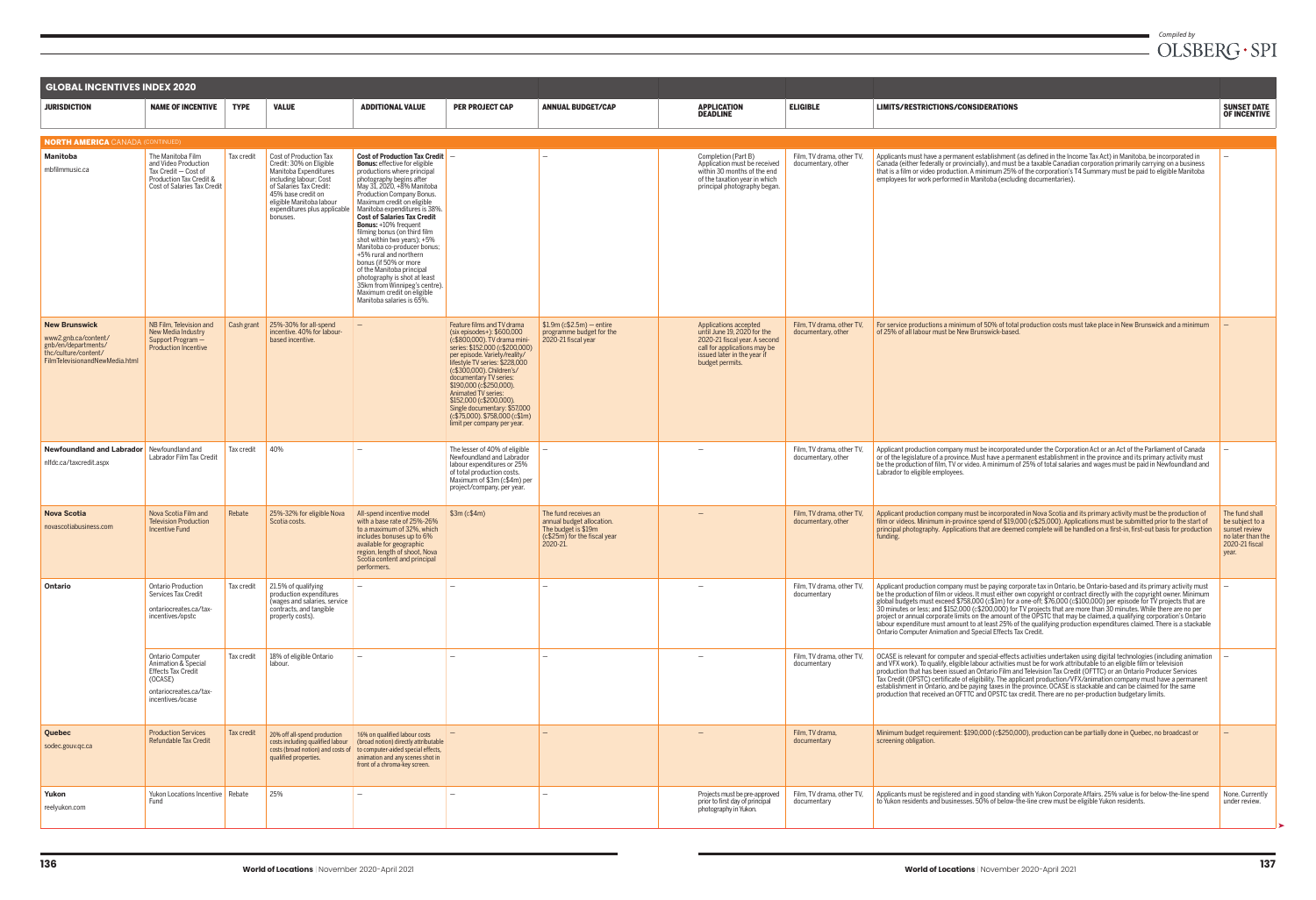| <b>GLOBAL INCENTIVES INDEX 2020</b>                                                     |                                                                                            |             |                                                                                                                                                                                                                                                                     |                                                                                                                                                                                                                                                                                                          |                                                                                                                                                |                                                          |                                                                                                                            |                                                 |
|-----------------------------------------------------------------------------------------|--------------------------------------------------------------------------------------------|-------------|---------------------------------------------------------------------------------------------------------------------------------------------------------------------------------------------------------------------------------------------------------------------|----------------------------------------------------------------------------------------------------------------------------------------------------------------------------------------------------------------------------------------------------------------------------------------------------------|------------------------------------------------------------------------------------------------------------------------------------------------|----------------------------------------------------------|----------------------------------------------------------------------------------------------------------------------------|-------------------------------------------------|
| <b>JURISDICTION</b>                                                                     | <b>NAME OF INCENTIVE</b>                                                                   | <b>TYPE</b> | <b>VALUE</b>                                                                                                                                                                                                                                                        | <b>ADDITIONAL VALUE</b>                                                                                                                                                                                                                                                                                  | <b>PER PROJECT CAP</b>                                                                                                                         | <b>ANNUAL BUDGET/CAP</b>                                 | <b>APPLICATION</b><br><b>DEADLINE</b>                                                                                      | <b>ELIGIBLE</b>                                 |
| <b>NORTH AMERICA US STATES</b>                                                          |                                                                                            |             |                                                                                                                                                                                                                                                                     |                                                                                                                                                                                                                                                                                                          |                                                                                                                                                |                                                          |                                                                                                                            |                                                 |
| <b>Alabama</b><br>alabamafilm.org                                                       | Entertainment Industry<br>Incentive                                                        | Tax credit  | 25% for eligible production<br>spend in Alabama. 35% for<br>payroll to Alabama residents.                                                                                                                                                                           | $\overline{\phantom{m}}$                                                                                                                                                                                                                                                                                 | Incentive not available above<br>\$20m of eligible spend in<br>Alabama.                                                                        | Annual cap of \$20m.                                     | 30 days prior to the start of<br>production in Alabama.                                                                    | Film. TV drama, other TV.<br>documentary, other |
| <b>Arkansas</b><br>arkansasedc.com/film                                                 | <b>Digital Product and</b><br><b>Motion Picture Industry</b><br><b>Development Rebate</b>  | Rebate      | 20% for eligible production<br>spend in Arkansas.                                                                                                                                                                                                                   | 10% bonus for below-the-line<br>Arkansas residents, which<br>includes actors and writers.                                                                                                                                                                                                                | Only the first \$500,000 of<br>wages paid to each resident<br>and non-resident are eligible<br>for the incentive.                              |                                                          | Prior to Arkansas<br>pre-production.                                                                                       | Film, TV drama, other TV,<br>documentary, other |
| California<br>film.ca.gov                                                               | Film & Television Tax<br>Credit Program 3.0                                                | Tax credit  | 25% non-transferable<br>tax credit for relocating<br>TV series: 20% non-<br>transferable tax credit for<br>feature films, TV projects.<br>25% transferable tax credit<br>for independent films.                                                                     | Projects eligible for 20% credit<br>may get additional 5% credit<br>uplift for 'out-of-zone' filming<br>and visual effects; 10% uplift<br>for hiring local out-of-zone<br>labour.<br>Projects eligible for 25% credit<br>may get additional 5% credit<br>uplift for hiring local out-of-<br>zone labour. | Feature films: first \$100m of<br>qualifiable expenditures (plus<br>uplift).<br>Independent films: first \$10m<br>of qualifiable expenditures. | \$330m                                                   | Multiple application periods<br>per year. For dates, see:<br>film.ca.gov/tax-credit/<br>application-dates                  | Film, TV drama, other TV                        |
| <b>Colorado</b><br>coloradofilm.org                                                     | Colorado Film Incentive<br>Program                                                         | Rebate      | 20%                                                                                                                                                                                                                                                                 |                                                                                                                                                                                                                                                                                                          |                                                                                                                                                | \$862,000 for fiscal year<br>2021                        | Must be under contract with<br>the state prior to principal<br>photography.                                                | Film, TV drama, other TV,<br>documentary, other |
| <b>Connecticut</b><br>ctfilm.com                                                        | Digital Media and Motion<br>Picture Tax Credit                                             | Tax credit  | 10% on production costs<br>between \$100,000 and<br>\$500,000. Value increased<br>to 15% on projects with<br>eligible spend of more than<br>\$500,000. Projects of more<br>than \$1m qualifying spend<br>get 30%.                                                   | $\overline{\phantom{m}}$                                                                                                                                                                                                                                                                                 | \$20m for all star salaries.                                                                                                                   |                                                          | Within 90 days of the first<br>qualified expenditure in the<br>state.                                                      | Film, TV drama, other TV,<br>documentary, other |
| <b>DC</b><br>entertainment.dc.gov/page/<br>production-and-infrastructure-<br>incentives | DC Film. Television and<br><b>Entertainment Rebate</b><br>Fund                             | Rebate      | 10% of personnel<br>expenditures for non-<br>DC residents; 30% for<br>residents; 21% of production<br>expenditures without a tax<br>obligation to DC-registered<br>vendors; 35% of production<br>expenditures with a tax<br>obligation to DC-registered<br>vendors. | 50% of qualified job training<br>expenses are eligible. 25%<br>of qualified infrastructure<br>investment is eligible.                                                                                                                                                                                    | Eligible above-the-line crew<br>spend capped at \$500,000<br>(aggregate, per project).                                                         | Varies by fiscal year.<br>Contact OCTFME for<br>details. | Prior to the start of principal<br>photography.                                                                            | Film, TV drama, other TV,<br>documentary, other |
| Georgia<br>georgia.org                                                                  | Entertainment Industry<br>Tax Credit                                                       | Tax credit  | 20% basic incentive.                                                                                                                                                                                                                                                | 10% for including Georgia<br>promotional logo in final<br>production.                                                                                                                                                                                                                                    | $\qquad \qquad -$                                                                                                                              | $\overline{\phantom{0}}$                                 | No earlier than 90 days<br>before the start of principal<br>photography.                                                   | Film, TV drama, other TV,<br>other              |
| <b>Hawaii</b><br>filmoffice.hawaii.gov                                                  | Motion Picture,<br>Digital Media and<br><b>Film Production</b><br><b>Income Tax Credit</b> | Tax credit  | 20% for Oahu productions.<br>25% for other islands.                                                                                                                                                                                                                 | $\overline{\phantom{a}}$                                                                                                                                                                                                                                                                                 | \$15m                                                                                                                                          | \$50m                                                    | No later than seven days<br>before the principal<br>photography start date.                                                | Film, TV drama, other TV,<br>other              |
| <b>Illinois</b><br>film.illinois.gov                                                    | Illinois Film Production<br>Services Tax Credit                                            | Tax credit  | 30%                                                                                                                                                                                                                                                                 | Additional 15% tax credit on<br>Illinois labour expenditures of<br>employees who live in areas of<br>high unemployment.                                                                                                                                                                                  | $\overline{\phantom{0}}$                                                                                                                       | $\overline{\phantom{0}}$                                 | Film and TV five days prior<br>to the start of principal<br>photography. Commercials 24<br>hours prior to shoot call time. | Film, TV drama,<br>documentary, other           |

| <b>ELIGIBLE</b>                                 | LIMITS/RESTRICTIONS/CONSIDERATIONS                                                                                                                                                                                                                                                                                                                                                                                                                                                                                                               | <b>SUNSET DATE</b><br><b>OF INCENTIVE</b>                 |
|-------------------------------------------------|--------------------------------------------------------------------------------------------------------------------------------------------------------------------------------------------------------------------------------------------------------------------------------------------------------------------------------------------------------------------------------------------------------------------------------------------------------------------------------------------------------------------------------------------------|-----------------------------------------------------------|
| Film, TV drama, other TV,<br>documentary, other | Certain sales, use and lodging taxes are exempted for qualifying projects. Minimum production expenditure of \$500,000.                                                                                                                                                                                                                                                                                                                                                                                                                          |                                                           |
| Film. TV drama, other TV.<br>documentary, other | Minimum production expenditure of \$200,000 or \$50,000 for post. Recommended that production expenses are made<br>from the account of an Arkansas-based financial institution.                                                                                                                                                                                                                                                                                                                                                                  | 2029                                                      |
| Film. TV drama, other TV                        | Relocating TV show: \$1m minimum episode budget, can be any length, reduces to 20% after one season; must have shot<br>at least 75% of previous season outside California. Independent feature films: \$1m minimum budget. New TV shows: \$1m<br>minimum episode budget, at least 40 minutes per episode. Independent films bifurcated as \$10m qualified expenditure<br>budget and under and over \$10m qualified expenditure budget. Check CFC website for allocation periods and types of<br>projects which may apply.                        | June 30, 2025<br>(programme<br>3.0 began July 1,<br>2020) |
| Film. TV drama, other TV.<br>documentary, other | Minimum local expenditure is \$100,000 for Colorado resident companies and \$1m for non-Colorado resident companies.<br>Commercials and video games must spend at least \$250,000 on qualified, local expenditures. Productions must hire a<br>cast and crew of at least 50% Colorado residents. The production company must retain a Colorado-based Certified Public<br>Accountant (CPA) to review and report on all expenses incurred in the course of production activities in Colorado.                                                      |                                                           |
| Film, TV drama, other TV,<br>documentary, other | Minimum spend is \$100,000. Projects must spend a minimum of 50% of principal photography days in Connecticut,<br>or 50% of post-production budget, or at least \$1m in post-production in the state. Ongoing series must resubmit their<br>documentation on an annual basis to continue to be eligible. Only 25% of credits earned may be transferred annually<br>unless working at a qualified production facility, and these cannot be used to offset personal taxes.                                                                         |                                                           |
| Film, TV drama, other TV,<br>documentary, other | Minimum spend of \$250,000 in qualified DC expenditures required to be eligible for a rebate.                                                                                                                                                                                                                                                                                                                                                                                                                                                    |                                                           |
| Film, TV drama, other TV,<br>other              | Production expenditures qualify only if paid to a Georgia-resident supplier. Production companies must spend \$500,000<br>per tax year – on one or multiple projects – to be eligible. New applications are required for each tax year of production.                                                                                                                                                                                                                                                                                            |                                                           |
| Film, TV drama, other TV,<br>other              | Minimum in-state spend of \$200,000. All productions must secure third-party review from a qualified certified public<br>accountant; make reasonable efforts to hire local talent and crew; sign a sworn statement that imported items could not<br>be procured locally; and must make contributions to education and workforce development programmes totalling 0.1% of<br>production's qualified spend. Principal photography must start within 90 days of receiving the pre-qualification letter or<br>the tentative allocation will be void. | January 1, 2026                                           |
| Film, TV drama,<br>documentary, other           | Minimum spend of \$100,000 for projects of more than 30 minutes, or \$50,000 for less than 30 minutes. Only spending<br>to Illinois vendors and Illinois resident salaries are eligible. Applicant productions must show competitive need and show<br>they have options for other locations.                                                                                                                                                                                                                                                     | 2026                                                      |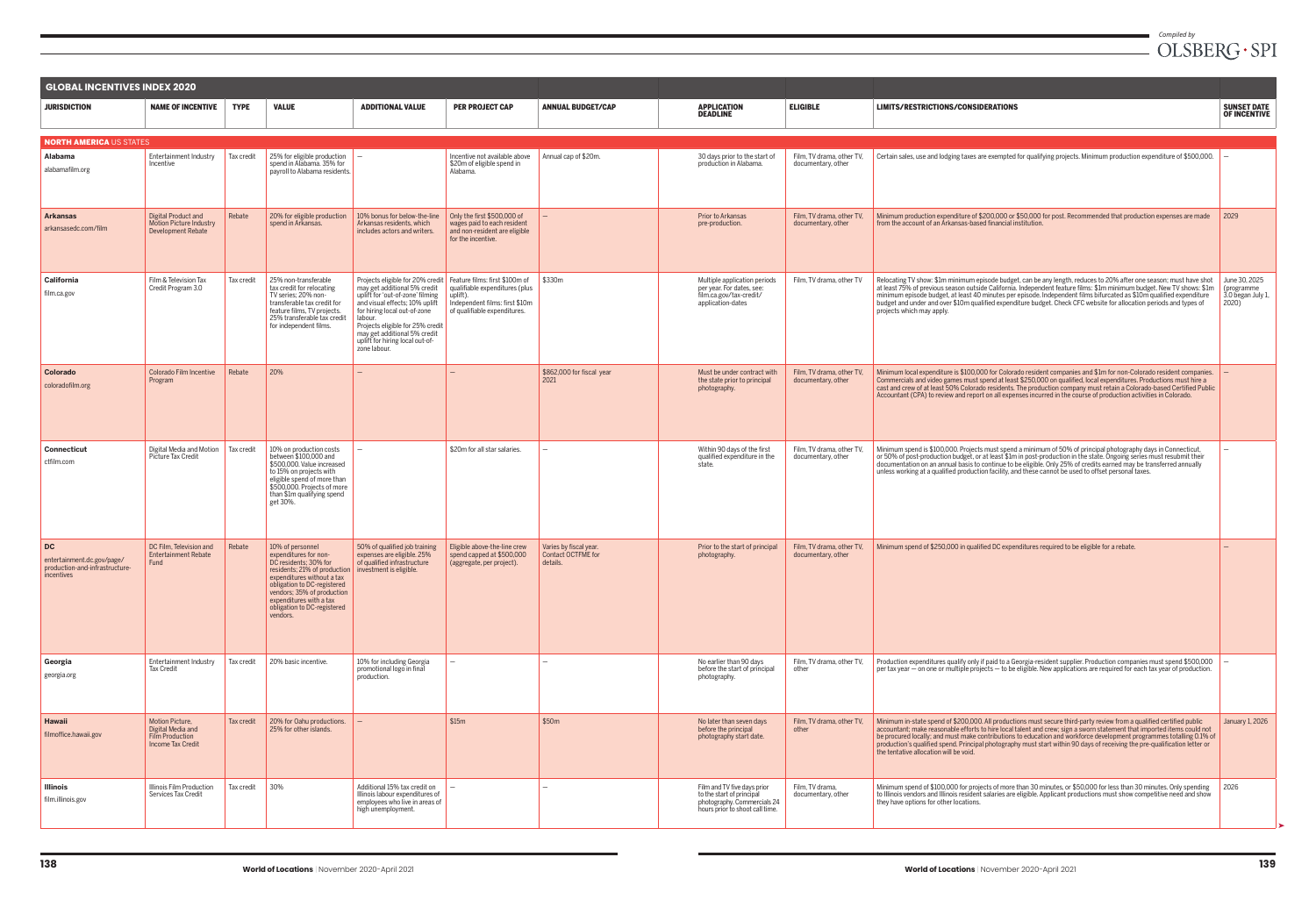| <b>GLOBAL INCENTIVES INDEX 2020</b>        |                                                                        |                                                           |                                                                                                                                                                                                                                                                                                                                                                                                        |                                                                                                                                                                                                                                                                        |                                                    |                                                                                                                                                                                                                                                                                                        |                                                                                                                                                           |                                                 |                                                                                                                                                                                                                                                                                                                                                                                                                                                                                                                                                   |                                           |  |
|--------------------------------------------|------------------------------------------------------------------------|-----------------------------------------------------------|--------------------------------------------------------------------------------------------------------------------------------------------------------------------------------------------------------------------------------------------------------------------------------------------------------------------------------------------------------------------------------------------------------|------------------------------------------------------------------------------------------------------------------------------------------------------------------------------------------------------------------------------------------------------------------------|----------------------------------------------------|--------------------------------------------------------------------------------------------------------------------------------------------------------------------------------------------------------------------------------------------------------------------------------------------------------|-----------------------------------------------------------------------------------------------------------------------------------------------------------|-------------------------------------------------|---------------------------------------------------------------------------------------------------------------------------------------------------------------------------------------------------------------------------------------------------------------------------------------------------------------------------------------------------------------------------------------------------------------------------------------------------------------------------------------------------------------------------------------------------|-------------------------------------------|--|
| <b>JURISDICTION</b>                        | <b>NAME OF INCENTIVE</b>                                               | <b>TYPE</b>                                               | <b>VALUE</b>                                                                                                                                                                                                                                                                                                                                                                                           | <b>ADDITIONAL VALUE</b>                                                                                                                                                                                                                                                | <b>PER PROJECT CAP</b>                             | <b>ANNUAL BUDGET/CAP</b>                                                                                                                                                                                                                                                                               | <b>APPLICATION</b><br><b>DEADLINE</b>                                                                                                                     | <b>ELIGIBLE</b>                                 | <b>LIMITS/RESTRICTIONS/CONSIDERATIONS</b>                                                                                                                                                                                                                                                                                                                                                                                                                                                                                                         | <b>SUNSET DATE</b><br><b>OF INCENTIVE</b> |  |
| <b>NORTH AMERICA US STATES (CONTINUED)</b> |                                                                        |                                                           |                                                                                                                                                                                                                                                                                                                                                                                                        |                                                                                                                                                                                                                                                                        |                                                    |                                                                                                                                                                                                                                                                                                        |                                                                                                                                                           |                                                 |                                                                                                                                                                                                                                                                                                                                                                                                                                                                                                                                                   |                                           |  |
| Kentucky<br>filmoffice.ky.gov              | Tax Incentives for Film<br>Production                                  | Non-<br>refundable/<br>Non-<br>transferable<br>tax credit | 30%, or 35% for Kentucky<br>resident labour.                                                                                                                                                                                                                                                                                                                                                           | 35% also available for<br>filming in selected 'enhanced<br>incentive counties'.                                                                                                                                                                                        |                                                    | \$100m annually.                                                                                                                                                                                                                                                                                       | At least 30 days prior to the<br>first expenditure in the state.                                                                                          | Film, TV drama, other TV,<br>documentary, other | Applications for incentives are assessed on the third Wednesday of the month at the call of the executive director.<br>Minimum spend of \$250,000 for feature films and TV productions, and \$20,000 for documentaries and Broadway<br>productions. Above-the-line is capped at \$1m per person.                                                                                                                                                                                                                                                  |                                           |  |
| Louisiana<br>louisianaentertainment.gov    | Motion Picture Production Tax credit<br>Tax Credit Program             |                                                           | 25% base credit.                                                                                                                                                                                                                                                                                                                                                                                       | 5% for out-of-zone filming;<br>10% for a Louisiana screenplay or \$25m per season for<br>on expenditures between<br>\$50,000 and \$5m; 15% for<br>Louisiana payroll; 5% for visual<br>effects. Maximum overall<br>tax credit is 40% of base<br>investment.             | \$20m for single productions,<br>episodic content. | \$150m in tax credits<br>in any fiscal year, with<br>\$7.5m for qualified<br>entertainment companies,<br>\$7.5m for Louisiana<br>screenplay productions,<br>\$15m for independent<br>film productions. The<br>remaining \$120m is<br>available for allocation<br>to any state-certified<br>production. | Applications accepted and<br>reviewed on a monthly basis.                                                                                                 | Film, TV drama, other TV,<br>documentary, other | Minimum spend of \$300,000 if a project is not a 'Louisiana screenplay production'. All applicants must participate in a<br>career-based learning and training programme.                                                                                                                                                                                                                                                                                                                                                                         | July 1, 2025                              |  |
| <b>Maine</b><br>filminmaine.com            | Maine Attraction Film<br><b>Incentive Plan</b>                         | Rebate/tax<br>credit                                      | Rebate: 10% on non-resident $\vert -$<br>wages; 12% on resident<br>wages. Tax credit: 5% on<br>other eligible spend.                                                                                                                                                                                                                                                                                   |                                                                                                                                                                                                                                                                        |                                                    |                                                                                                                                                                                                                                                                                                        | At most 60 days prior to the<br>start of production activity<br>in Maine.                                                                                 | Film, TV drama, other TV,<br>other              | Minimum eligible Maine spend of \$75,000 required. Wage rebate covers both above-the-line and below-the-line.                                                                                                                                                                                                                                                                                                                                                                                                                                     |                                           |  |
| Maryland<br>marylandfilm.org               | Film Production Activity<br>Tax Credit                                 | Tax credit                                                | 25% for film production.<br>27% for TV production.                                                                                                                                                                                                                                                                                                                                                     |                                                                                                                                                                                                                                                                        | \$10m                                              | \$11m for 2020 fiscal year,<br>\$12m for 2021 fiscal year.                                                                                                                                                                                                                                             | Before start of production in<br>Maryland.                                                                                                                | Film, TV drama, other                           | A sales and use tax exemption for productions is also available. Individuals with wages of more than \$500,000 for the<br>production are not eligible for relief. Productions must spend at least \$250,000 in Maryland to be eligible. 50% of<br>principal photography must be in-state.                                                                                                                                                                                                                                                         |                                           |  |
| <b>Massachusetts</b><br>mafilm.org         | Film Incentive Program                                                 | Tax credit                                                | 25%                                                                                                                                                                                                                                                                                                                                                                                                    | Spending more than 50%<br>of total budget or filming at<br>least 50% of the principal<br>photography days in<br>Massachusetts makes the<br>project eligible for a 25%<br>production credit and a sales<br>tax exemption, in addition to<br>the 25% payroll tax credit. |                                                    |                                                                                                                                                                                                                                                                                                        |                                                                                                                                                           | Film, TV drama, other TV,<br>documentary, other | Minimum spend of \$50,000 in Massachusetts. Payroll tax credit applies to above- and below-the-line costs, and provided<br>the 50% tests are met, there are no caps on individuals regardless of residency. Production credit includes out-of-state<br>production rentals and purchases, as long as directly used for the production on the ground in Massachusetts and within<br>the show's 12-consecutive-month qualifying period.                                                                                                              | January 1, 2023                           |  |
| Minnesota<br>mnfilmtv.org                  | MN Production Rebate                                                   | Rebate                                                    | 20%                                                                                                                                                                                                                                                                                                                                                                                                    | 5% additional rebate for<br>productions with more than<br>\$1m qualifying spend, or 60%<br>of days outside metro area.                                                                                                                                                 |                                                    | \$500,000                                                                                                                                                                                                                                                                                              | At most 90 days before<br>the start of principal<br>photography or post-<br>production. Projects over<br>\$1m may apply six months<br>prior to principal. | Film, TV drama, other TV,<br>documentary, other | Applications are scored on economic impact, key personnel, Minnesota production days, Minnesota location and<br>representation and distribution.                                                                                                                                                                                                                                                                                                                                                                                                  |                                           |  |
| <b>Mississippi</b><br>filmmississippi.org  | <b>Motion Picture Incentive</b><br>Program                             | Rebate                                                    | 25% for local spend.<br>25% for non-resident payroll.<br>30% for resident payroll.                                                                                                                                                                                                                                                                                                                     | 5% additional rebate for<br>honourably discharged armed<br>forces veterans.                                                                                                                                                                                            | \$10m                                              | \$20m                                                                                                                                                                                                                                                                                                  | Before start of Mississippi<br>portion of the project.                                                                                                    | Film, TV drama, other TV,<br>documentary, other | Minimum Mississippi local expenditure of \$50,000 per project. 20% of the production crew on payroll must be<br>Mississippi residents. Partial sales and use tax exemption is available. To access the non-resident payroll rebate, an<br>out-of-state company must be working in conjunction with a Mississippi-based company or resident that has paid taxes<br>in Mississippi the previous three years and has engaged in the activities related to the production of at least two motion<br>pictures in Mississippi within the past 10 years. |                                           |  |
| Montana<br>montanafilm.com                 | Montana Economic<br>Development Industry<br>Advancement (MEDIA)<br>Act | Tax credit                                                | 25% of compensation for<br>Montana resident crews;<br>15% of compensation for<br>non-Montana resident crew;<br>30% of compensation paid<br>to students; 20% of above-<br>the-line compensation per<br>production or television<br>series season, with<br>ceiling; 10% of payments<br>to Montana colleges<br>or universities; 10%<br>of all in-studio facility<br>and equipment rental<br>expenditures. | 5% of expenditures in a<br>high poverty county; 5% for<br>Montana screen credit.                                                                                                                                                                                       |                                                    | Limit on \$10m in issued<br>credits per year, any<br>excess to roll into the next<br>year.                                                                                                                                                                                                             | None. Applications are<br>accepted year round.                                                                                                            | Film, TV drama, other TV,<br>other              |                                                                                                                                                                                                                                                                                                                                                                                                                                                                                                                                                   | December 31,<br>2029                      |  |
| <b>Nevada</b><br>nevadafilm.com            | Transferable Tax Credit                                                | Tax credit                                                | 12% non-resident.<br>Costs: 15%.                                                                                                                                                                                                                                                                                                                                                                       | Above-the-line: 15% resident, 5% if more than 50% below-<br>the-line are Nevada resident.<br>Below-the-line: 15% resident. 5% for more than 50% filming<br>in specified counties.                                                                                      | \$6m compensation cap<br>\$750,000 per individual. | \$10m                                                                                                                                                                                                                                                                                                  | At most 90 days before<br>the start of principal<br>photography.                                                                                          | Film, TV drama, other TV,<br>documentary, other | Minimum in-state spend of \$500,000, and 60% of production budget must be qualified direct production expenditure<br>in Nevada. Producer fee cap of 10% of Nevada expenditures for Nevada-resident producers, and 5% for non-Nevada<br>resident producers.                                                                                                                                                                                                                                                                                        |                                           |  |

 $\blacksquare$ 

➤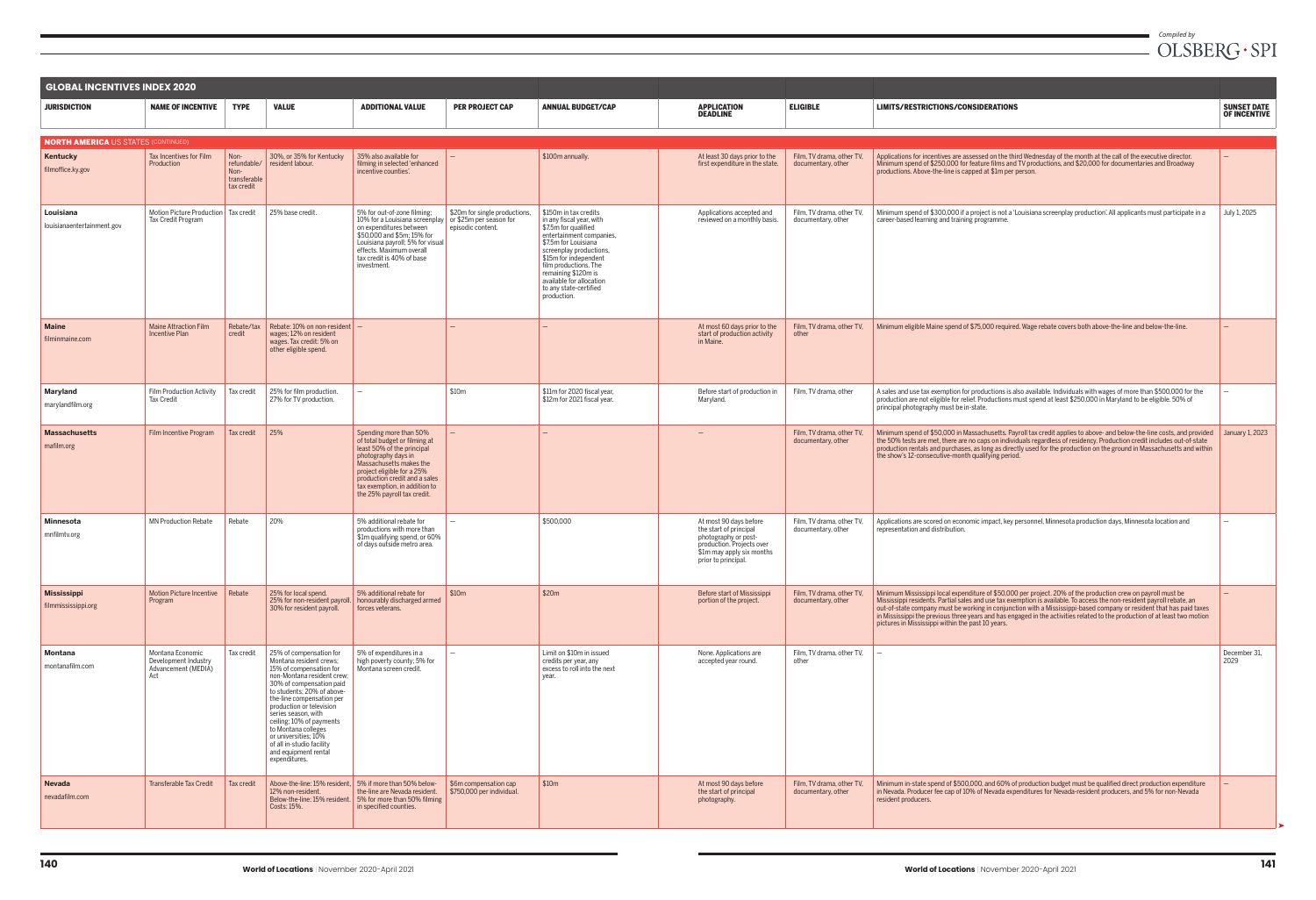| <b>GLOBAL INCENTIVES INDEX 2020</b>                           |                                                                                        |             |                                                                                                                      |                                                                                                                                                                                                                                                                                         |                                                                                                                                       |                                                                                                     |                                                                                                                                                                                                                                                                        |                                                 |                                                                                                                                                                                                                                                                                                                                                                                                                                                                                                                                                                                                                                                                                                                                                                                                                                                                                                                                                                                                                      |                                           |
|---------------------------------------------------------------|----------------------------------------------------------------------------------------|-------------|----------------------------------------------------------------------------------------------------------------------|-----------------------------------------------------------------------------------------------------------------------------------------------------------------------------------------------------------------------------------------------------------------------------------------|---------------------------------------------------------------------------------------------------------------------------------------|-----------------------------------------------------------------------------------------------------|------------------------------------------------------------------------------------------------------------------------------------------------------------------------------------------------------------------------------------------------------------------------|-------------------------------------------------|----------------------------------------------------------------------------------------------------------------------------------------------------------------------------------------------------------------------------------------------------------------------------------------------------------------------------------------------------------------------------------------------------------------------------------------------------------------------------------------------------------------------------------------------------------------------------------------------------------------------------------------------------------------------------------------------------------------------------------------------------------------------------------------------------------------------------------------------------------------------------------------------------------------------------------------------------------------------------------------------------------------------|-------------------------------------------|
| <b>JURISDICTION</b>                                           | <b>NAME OF INCENTIVE</b>                                                               | <b>TYPE</b> | <b>VALUE</b>                                                                                                         | <b>ADDITIONAL VALUE</b>                                                                                                                                                                                                                                                                 | <b>PER PROJECT CAP</b>                                                                                                                | <b>ANNUAL BUDGET/CAP</b>                                                                            | <b>APPLICATION</b><br><b>DEADLINE</b>                                                                                                                                                                                                                                  | <b>ELIGIBLE</b>                                 | LIMITS/RESTRICTIONS/CONSIDERATIONS                                                                                                                                                                                                                                                                                                                                                                                                                                                                                                                                                                                                                                                                                                                                                                                                                                                                                                                                                                                   | <b>SUNSET DATE</b><br><b>OF INCENTIVE</b> |
| <b>NORTH AMERICA US STATES (CONTINUED)</b>                    |                                                                                        |             |                                                                                                                      |                                                                                                                                                                                                                                                                                         |                                                                                                                                       |                                                                                                     |                                                                                                                                                                                                                                                                        |                                                 |                                                                                                                                                                                                                                                                                                                                                                                                                                                                                                                                                                                                                                                                                                                                                                                                                                                                                                                                                                                                                      |                                           |
| <b>New Jersey</b><br>nj.gov/state/njfilm/incentives.<br>shtml | New Jersey Film & Digital Tax credit<br>Media Tax Credit Program                       |             | 30%                                                                                                                  | Rate is 35% in certain<br>counties. Additional 2%<br>if diversity plan is submitted<br>and achieved.                                                                                                                                                                                    |                                                                                                                                       | \$100m                                                                                              |                                                                                                                                                                                                                                                                        | Film, TV drama, other TV,<br>documentary, other | 5% for expenses incurred for services performed and tangible personal property purchased through vendors whose<br>primary place of business is located in Atlantic, Burlington, Camden, Cape May, Cumberland, Gloucester, Mercer or Salem<br>County, Additional 2% if diversity plan is submitted and achieved.                                                                                                                                                                                                                                                                                                                                                                                                                                                                                                                                                                                                                                                                                                      | June 30, 2029                             |
| <b>New Mexico</b><br>nmfilm.com                               | Film Production Tax Credit   Tax credit                                                |             | 25%; 15% for non-resident<br>industry crew wages when<br>certain criteria are met.                                   | 5% for television series<br>productions; 5% if certain<br>criteria are met regarding the<br>use of qualified production<br>facilities; 5% for production<br>expenditures in the state<br>at least 96km outside of<br>the exterior boundaries<br>of Bernalillo and Santa Fe<br>counties. | $\overline{\phantom{m}}$                                                                                                              | $$110m$ per year with<br>\$100m backlog cap. New<br><b>Mexico Film Partners</b><br>exempt from cap. | The film production company<br>must apply for the credit<br>within one year of the date<br>of the last direct production<br>expenditure in New Mexico<br>or the last post-production<br>expenditures in New Mexico.                                                    | Film, TV drama, other TV,<br>documentary, other |                                                                                                                                                                                                                                                                                                                                                                                                                                                                                                                                                                                                                                                                                                                                                                                                                                                                                                                                                                                                                      |                                           |
| <b>New York</b><br>nysfilm.com                                | Film/TV Production Tax<br>Credit                                                       | Tax credit  | 25%                                                                                                                  | Additional 10% credit available<br>on qualified labour expenses<br>(direct hires only) in most<br>Upstate counties.                                                                                                                                                                     |                                                                                                                                       | $$420m$ (of which \$25m)<br>is available for post-<br>production programme).                        | Due before first day of<br>principal photography.<br>Recommended submission<br>of application no later than<br>10 days prior.                                                                                                                                          | Film, TV drama, other TV                        | For film/TV with a production budget of more than \$15m, or which are more than 5% affiliated with publicly traded<br>entities, at least 10% of principal photography must take place at a qualified production facility (QPF) in New York State.<br>All other films/TV, one day at a QPF is required. 75% of location days must be in New York State in order for location days<br>to be credit-eligible. Credits above \$1m must be claimed in instalments. Credits are non-transferrable and cannot be<br>sold. Minimum budget for shooting majority downstate is \$1m; projects shooting majority upstate is \$250,000. Separate<br>post-production only credit (includes production and post for fully animated productions). To be eligible, 75% of standard<br>gualified post-production and/or 20% of VFX/animation costs must be incurred in New York State, and applications must<br>be submitted before any post-production costs are incurred in New York State. Additional 5% uplift for upstate costs. | 2024                                      |
| <b>North Carolina</b><br>filmnc.com                           | Film Rebate Program<br>funded through the NC<br><b>Film and Entertainment</b><br>Grant | Rebate      | 25%                                                                                                                  |                                                                                                                                                                                                                                                                                         | \$12m for TV series (per<br>season). \$7m for film.<br>\$250,000 for commercials.                                                     | \$31m, although unused<br>funds roll over to<br>subsequent fiscal year.                             | Prior to the start of principal<br>photography.                                                                                                                                                                                                                        | Film, TV drama, other TV,<br>documentary, other | Minimum spend of \$1m per episode for TV, \$3m for feature-length films, \$1m for made-for-TV movies (which includes<br>productions made for online streaming platforms), \$250,000 for commercials. Only first \$1m each of resident and<br>non-resident labour qualify. 4% withholding on loan-outs.                                                                                                                                                                                                                                                                                                                                                                                                                                                                                                                                                                                                                                                                                                               |                                           |
| Ohio<br>development.ohio.gov/filmoffice/<br>Incentives.html   | Ohio Motion Picture Tax<br>Credit                                                      | Tax credit  | 30%                                                                                                                  |                                                                                                                                                                                                                                                                                         |                                                                                                                                       | \$40m                                                                                               | Applications are reviewed<br>and awarded in two rounds<br>annually (\$20m per<br>round). Applications will be<br>accepted April 15-June 1 and<br>October 15-December 1 each<br>fiscal year. Allocations will<br>be awarded by July 31 and<br>January 31, respectively. | Film, TV drama, other TV,<br>documentary, other | Minimum eligible spend of \$300,000 per project. Productions must show proof of the commencement of production<br>within 90 days of certification of eligibility for tax credit (the date on an award letter) or tax credit eligibility must be<br>rescinded unless the applicant demonstrates good cause for the delay of production.                                                                                                                                                                                                                                                                                                                                                                                                                                                                                                                                                                                                                                                                               |                                           |
| <b>Oklahoma</b><br>okfilmmusic.org                            | Film Enhancement Rebate Rebate<br>Program                                              |             | 35%                                                                                                                  | 2% bonus if \$20,000 is spent $\vert -$<br>on Oklahoma music for the<br>production.                                                                                                                                                                                                     |                                                                                                                                       | \$8m                                                                                                | 60 days prior to the start of<br>production.                                                                                                                                                                                                                           | Film. TV drama, other TV.<br>other              | Minimum production budget of \$50,000; minimum Oklahoma budget of \$25,000.                                                                                                                                                                                                                                                                                                                                                                                                                                                                                                                                                                                                                                                                                                                                                                                                                                                                                                                                          | July 1, 2027                              |
| Oregon<br>oregonfilm.org                                      | Oregon Production<br>Investment Fund and<br>Greenlight Oregon Labour<br>Rebate (GOLR)  | Rebate      | 20% on goods and services.<br>10% on labour.                                                                         | 6.2% Greenlight labour<br>rebate for qualifying projects<br>spending more than \$1m.                                                                                                                                                                                                    | No single project can be<br>awarded more than 50% of the no cap on Greenlight<br>Oregon Production Investment rebate.<br>Fund amount. | OPIF is capped at \$14m;                                                                            | Prior to the start of<br>pre-production.                                                                                                                                                                                                                               | Film, TV drama, other TV,<br>other              | Minimum Oregon spend of \$1m. A separate L-OPIF programme is available for locally produced projects with a majority<br>Oregon cast and crew, and which spend \$75,000-\$1m in Oregon. The Regional Oregon Production Investment Fund<br>(R-OPIF) is available for projects (including OPIF and L-OPIF) that shoot all or part of their production outside a 30-mile<br>zone from Portland.                                                                                                                                                                                                                                                                                                                                                                                                                                                                                                                                                                                                                          | January 1, 2024                           |
| Pennsylvania<br>filminpa.com                                  | Film Production Tax Credit   Tax credit                                                |             | 25%                                                                                                                  | A rate of 30% for eligible post- $\vert - \vert$<br>production expenses incurred<br>at a qualified post-production<br>facility.                                                                                                                                                         |                                                                                                                                       | \$70m                                                                                               | Four application review<br>periods per year.                                                                                                                                                                                                                           | Film, TV drama, other TV,<br>other              | Minimum of 60% of production budget must be spent in Pennsylvania. Cap of \$15m on above-the-line payments to<br>principal actors.                                                                                                                                                                                                                                                                                                                                                                                                                                                                                                                                                                                                                                                                                                                                                                                                                                                                                   |                                           |
| <b>Rhode Island</b><br>www.film.ri.gov                        | Motion Picture Production Tax credit<br><b>Tax Credit</b>                              |             | 30%                                                                                                                  |                                                                                                                                                                                                                                                                                         | \$7m cap per project, which<br>can be waived for qualifying<br>productions.                                                           | \$20m                                                                                               | At least 30 days prior<br>to the start of principal<br>photography.                                                                                                                                                                                                    | Film, TV drama, other TV,<br>documentary, other | Minimum total production budget of \$100,000.                                                                                                                                                                                                                                                                                                                                                                                                                                                                                                                                                                                                                                                                                                                                                                                                                                                                                                                                                                        | July 1, 2027                              |
| <b>South Carolina</b><br>filmsc.com                           | <b>Motion Picture Incentive</b><br>Act                                                 | Rebate      | 25% on resident labour.<br>20% on non-resident labour.<br>30% on in-state supplies.<br>25% on out-of-state supplies. |                                                                                                                                                                                                                                                                                         |                                                                                                                                       | \$15.5m                                                                                             | Prior to the start of filming in<br>South Carolina.                                                                                                                                                                                                                    | Film, TV drama, other TV,<br>other              | Minimum spend of \$1m to qualify. Minimum spend of \$1m per episode for episodic series. Wage cap of \$1m per qualifying $\vert -$<br>person. Sales, use and accommodation tax exemption.                                                                                                                                                                                                                                                                                                                                                                                                                                                                                                                                                                                                                                                                                                                                                                                                                            |                                           |